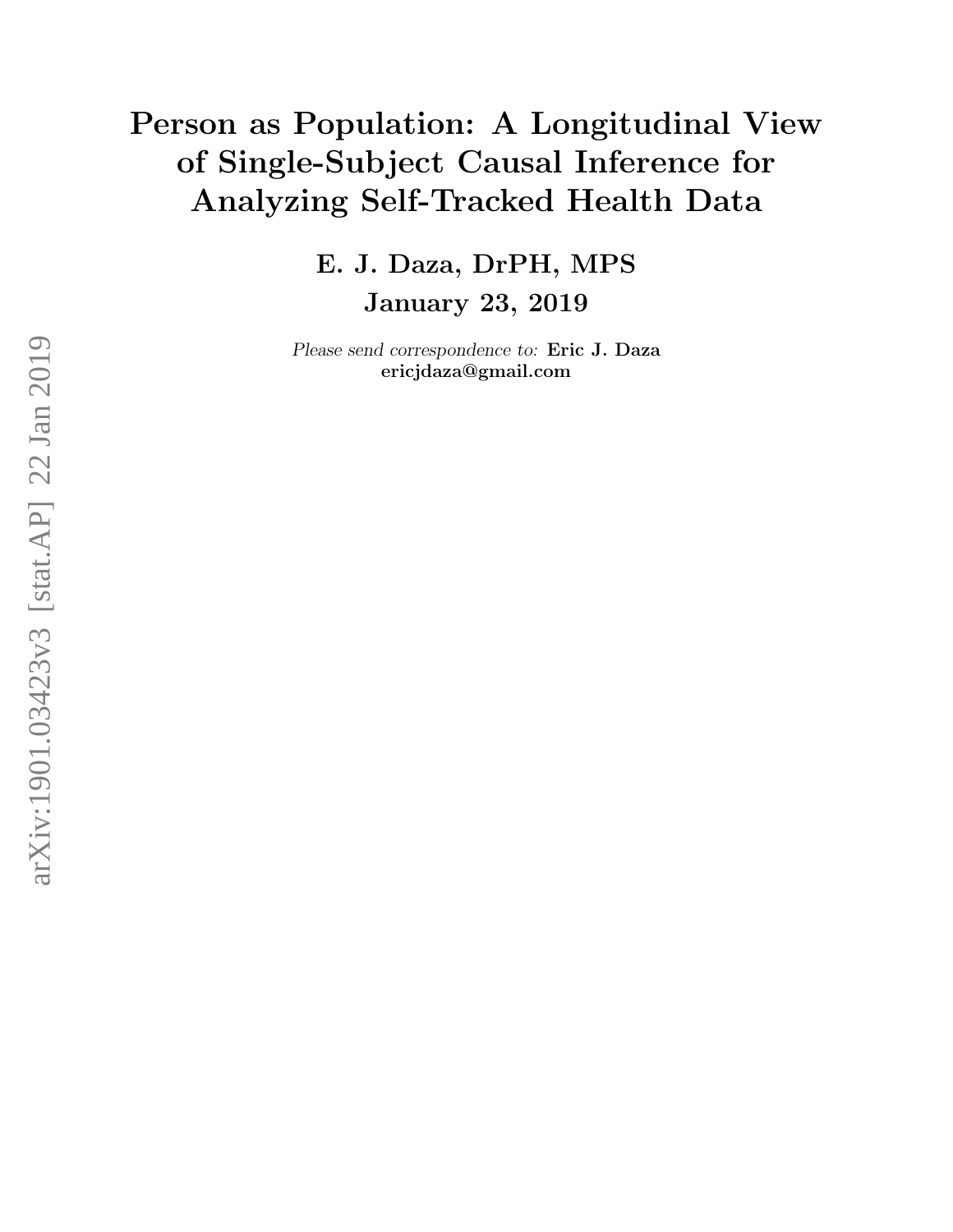# Abstract

Single-subject health data are becoming increasingly available thanks to advances in self-tracking technology (e.g., wearable devices, mobile apps, sensors, implants). Many users and health caregivers seek to use such observational time series data to recommend changing health practices in order to achieve desired health outcomes. However, there are few available causal inference approaches that are flexible enough to analyze such idiographic data. We develop a recently introduced causal-analysis framework based on n-of-1 randomized trials, and implement a flexible random-forests g-formula approach to estimating a recurring individualized effect called the "average period treatment effect". In the process, we argue that our approach essentially resembles that of a longitudinal study by partitioning a single time series into periods taking on binary treatment levels. We analyze six years of the authors own self-tracked physical activity and weight data to demonstrate our approach, and compare the results of our analysis to one that does not properly account for confounding.

Keywords: causal inference, n-of-1 trial, single subject, time series, longitudinal, average period treatment effect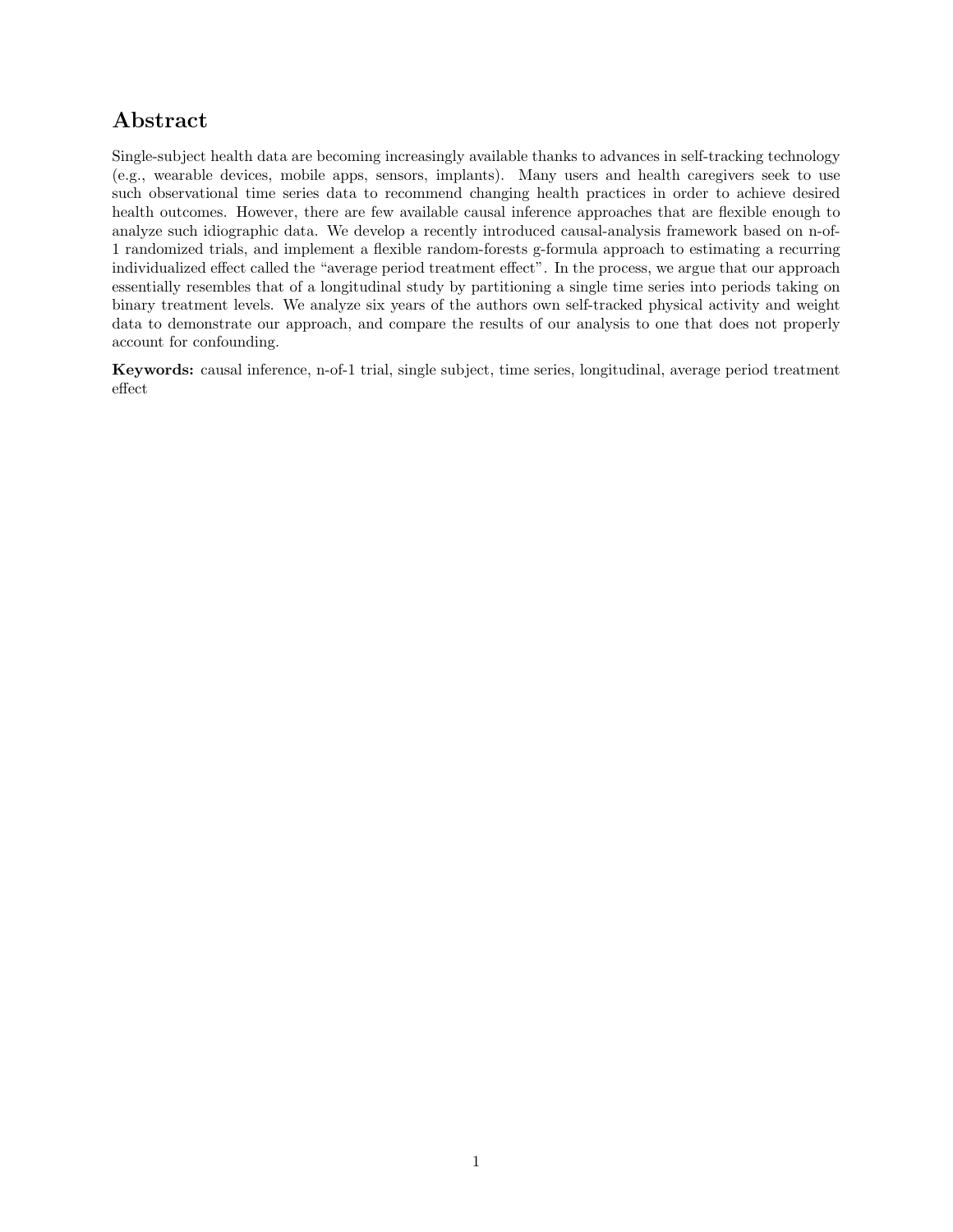# 1 Introduction

A longitudinal study can be used to estimate or infer mean trends over time under different values of an exposure, taken across a set of individual trends. Its target population consists of some larger set of individuals within a population of people. An n-of-1 or single-subject study can be used to estimate or infer mean trends over time under different values of an exposure, taken across a set of period-long trends where a period is an interval of time. Its target population consists of some larger set of time periods within a person. In this sense, an n-of-1 study can be treated as a sample from a population comprised entirely of events in one person's life: You are a world unto yourself, or mundong sarili mo (Tagalog). In essence,"you" are a "y'all".

Single-subject, single-case, or n-of-1 studies refer to research focused on one individual. (In a self-tracked study, the individual has recorded or measured her own data.) In psychology, these studies are called idiographic (i.e., population-of-one), while nomothetic (i.e., population-of-many) studies characterize groups of individuals [\[1\]](#page-11-0). Biomedical research and clinical trials in particular have employed n-of-1 studies [\[2,](#page-11-1) [3,](#page-11-2) [4,](#page-11-3) [5,](#page-12-0) [6,](#page-12-1) [7\]](#page-12-2), with trial design, implementation, and analysis guidance available in various texts [\[8,](#page-12-3) [9,](#page-12-4) [10,](#page-12-5) [11,](#page-12-6) [12\]](#page-12-7). Chen et al (2012)[\[13\]](#page-12-8) argued that wearable devices can be used to facilitate n-of-1 trials. And both a recent article in Nature [\[14\]](#page-12-9) and the U.S. Department of Health and Human Services Agency for Healthcare Research and Quality (AHRQ)[\[9\]](#page-12-4) have considered n-of-1 trials to be part of "personalized medicine".

N-of-1 randomized trials (N1RTs) do not generally require causal inference methods due to their simple randomized crossover design. However, it is natural to want to apply such methods to conduct causal inference in n-of-1 observational studies (N1OSs), wherein confounding and selection bias may exist. An N1OS is defined as a non-randomized single-subject study, in our case, with the objective of discovering causal effects of putative treatments that can be tested in an N1RT. Daza (2018)[\[15\]](#page-12-10) constructed a framework to analyze causal effects in a N1OS (and N1RT as the special randomized case) using the Neyman-Rubin-Holland counterfactual approach [\[16,](#page-12-11) [17,](#page-12-12) [18\]](#page-12-13). The author demonstrated how to use this framework by applying two common causal inference methods (i.e., g-formula or regression adjustment, and propensityscore inverse probability weighting) to characterize the effect of his physical activity (PA) patterns on his weight, using data self-tracked over a six-year period. However, the author did not explicitly acknowledge the conceptual similarities between n-of-1 and longitudinal studies.

Causal inference methods have been extensively developed and deployed to analyze time-varying effects in observational longitudinal health data. These include marginal structural models and the time-varying g-formula [\[19,](#page-12-14) [20,](#page-12-15) [21\]](#page-12-16). While these methods can and should be extended to the n-of-1 case, they are not as easily deployed with current programming solutions. We therefore develop and apply a practical approach using the readily available randomForest package in R [\[22\]](#page-12-17). Specifically, we adapted the single-tree approach of Athey and Imbens (2015)[\[23\]](#page-12-18) to the n-of-1 case using random forests [\[24\]](#page-13-0). Tree-based techniques have the advantage over linearized approaches (e.g., elastic net) of being able to target a causal contrast in outcomes between levels of the exposure, while flexibly modeling the effects and associations of other causes, confounders, or covariates that are not of central interest.

Balandat (2016)[\[25\]](#page-13-1) took a similar approach towards causal prediction of electricity consumption, and developed the large-sample theory needed to conduct inference on what Daza called the average period treatment effect (APTE) [\[15\]](#page-12-10) if exposure effects do not carry over from one period to the next. Balandat demonstrated his approach using a prognostic-score-type technique [\[26\]](#page-13-2) wherein the model fitted to controlgroup outcomes predicted by the other covariates was used to predict counterfactual control outcomes in the treatment group. Our single-tree approach instead includes the exposure itself as a predictor, and is a refinement and extension of the analysis performed by Cheung et al (2017)[\[27\]](#page-13-3), whose work sets the stage for comparing nomothetic and idiographic modeling of the APTE using tree-based approaches. (Burg et al [2017] [\[28\]](#page-13-4) accomplished a similar goal through mixed-effects modeling using generalized linear models. Balandat also drew a formal connection between individual- and group-level average treatment effects in his Section 4.5.)

Our goal in this paper is to demonstrate how n-of-1 causal effects can be reasonably specified and estimated in a longitudinal context. The rest of this paper is organized as follows. In Section [2,](#page-3-0) we define key notation and causal inference concepts for modeling and estimating the APTE using a counterfactualbased framework rooted in Daza (2018)[\[15\]](#page-12-10), and used random forests to model the key component of the g-formula approach. We then estimate the APTE of the author's PA level on his weight in Section [3](#page-8-0) using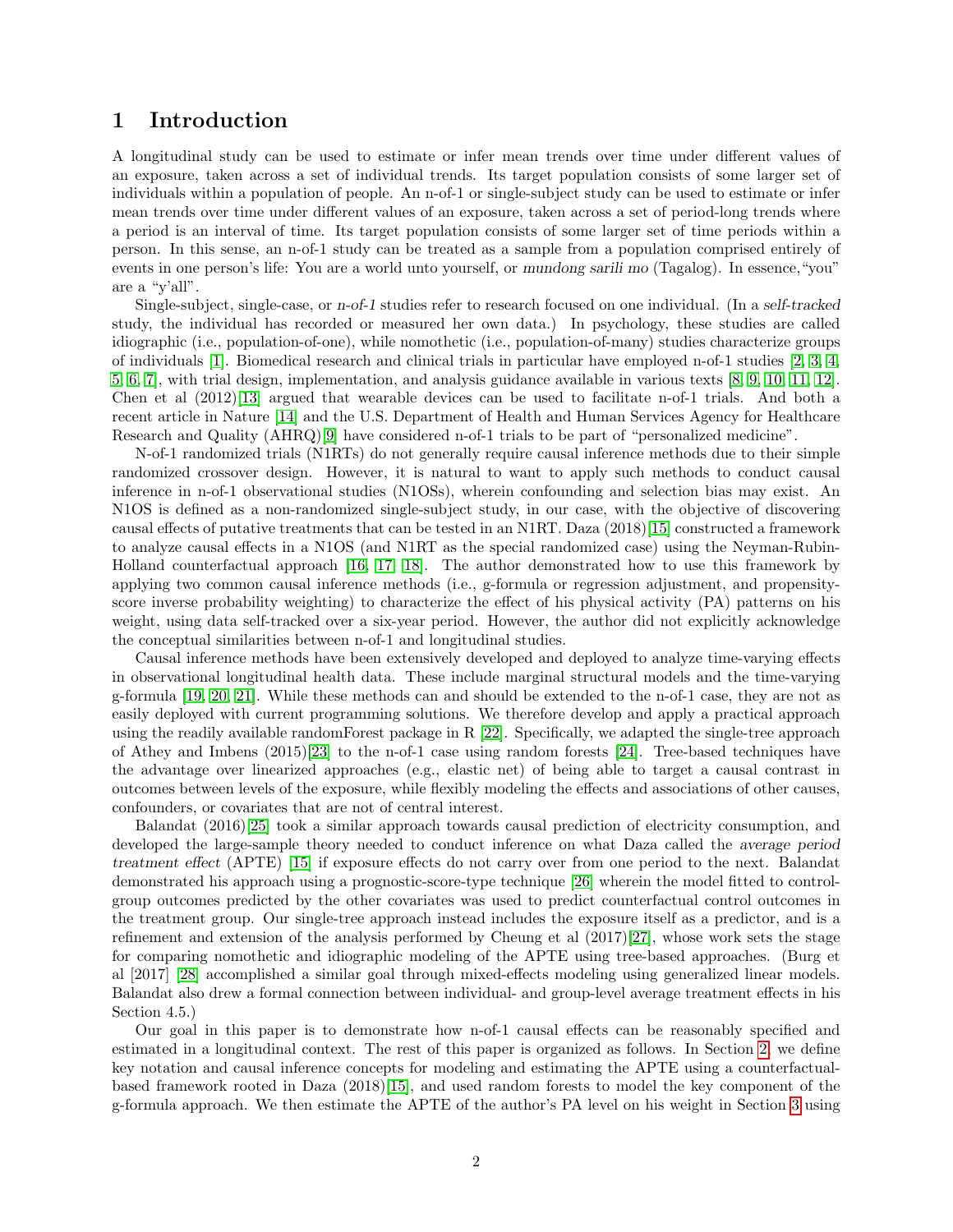the same six years of self-tracked data analyzed in [\[15\]](#page-12-10). We conclude in Section [4](#page-10-0) with a short summary and very brief proposal for how a set or series of n-of-1 studies can be aggregated to estimate a population-level average treatment effect. All analyses were conducted in R version 3.5.1.

## <span id="page-3-0"></span>2 Methods

#### 2.1 Notation, Definitions, and Assumptions

In this section, we refine the counterfactual or potential-outcomes framework developed in Daza (2018)[\[15\]](#page-12-10). Throughout this article, we use the following notation. Random variables and fixed values are written in upper-case and lower-case, respectively. Let  $p(A = a)$  denote the probability mass or density of random variable A at a, with shorthand  $p(a)$ . Let  $\{(A)\}\$  denote a stochastic process; i.e., a time series of random variables. For any index j, let  $\{(j)\}$  denote a sequence. For any random variable B, let  $B|A$  denote the relationship "B conditional on A", with shorthand B|a for  $B|A = a$ . Let B  $\perp \!\!\! \perp A$  denote statistical independence of B and A. Let  $E(\cdot)$  denote the expectation function.

Let Y represent an outcome event of interest (hereafter, outcome), X represent a categorically valued exposure event of interest (hereafter, exposure) that causes and therefore precedes  $Y$ , and  $U$  represent the set of all other possibly unobserved events that both precede X and cause Y. Let  $g^{Y}(U, X, \mathcal{E}^{Y})$  denote the outcome causal mechanism (CM); i.e., the event-generating mechanism for observed outcomes. (For continuous variables, we will assume the relevant error term  $\mathcal E$  is zero-mean with finite variance; for categorical variables, that  $\mathcal E$  is uniformly distributed.)

A potential-outcomes framework can be used to further specify  $g^{Y}(U, X, \mathcal{E}^{Y})$  as follows. We define  $Y^a$ to be a value of Y corresponding to exposure level  $a$  as a potential outcome  $(PO)$ . Specifically, we will call  $Y^a = g_a^Y(U, \mathcal{E}^Y)$  the PO-generating mechanism (POGM), where the POGM is indexed by a; i.e., as an index,  $a$  is a fixed value that is neither an exposure nor cause of  $Y$ . The realized or observed outcomes are related to the POs by the equivalence  $Y = \sum_a Y^a I(X = a)$  for all a in the support of X, where  $I(b) = 1$  if expression b is true and  $I(b) = 0$  otherwise. This equivalence is called causal consistency (CC), and ensures that the outcome we observe is identical to its corresponding PO. We can use CC and the POGM together to specify the outcome CM as  $g^Y(U, X, \mathcal{E}^Y) = \sum_a g_a^Y(U, \mathcal{E}^Y) I(X = a)$ ; here, the POGM is a functional component of the outcome CM. This specification formalizes the fundamental problem of causal inference [\[18\]](#page-12-13) that only one PO (i.e., corresponding to  $X = a$ ) can be observed for any given set of values of U and  $\mathcal{E}$ . Hence, the term "counterfactual outcome" is also used to refer to  $Y^{a'}$  for some  $a' \neq a$  because if  $X = a$  is in fact observed, then observation of  $Y^{a'}$  runs "counter to fact" (i.e.,  $Y^{a'}$  cannot be observed under CC).

For example, suppose  $g^Y(U, X, \mathcal{E}^Y) = \beta_0 + \beta_1 X + \beta_2 U(1 - X) + \mathcal{E}^Y$  and that  $X \in \{0, 1\}$  is a binary exposure. One natural set of the two corresponding POGMs would be  $g_0^Y(U, \mathcal{E}^Y) = \beta_0 + \beta_2 U + \mathcal{E}^Y$  and  $g_1^Y(U, \mathcal{E}^Y) = g_1^Y(\mathcal{E}^Y) = \beta_0 + \beta_1 + \mathcal{E}^Y$ . Under CC, it clearly follows that  $\beta_0 + \beta_1 X + \beta_2 U(1 - X) + \mathcal{E}^Y =$  $(\beta_0 + \beta_2 U + \mathcal{E}^Y)I(X = 0) + (\beta_0 + \beta_1 + \mathcal{E}^Y)I(X = 1)$ . This example highlights the fact that the PO concepts we have defined (i.e., the CC-POGM formulas) are generally not required to investigate causality in terms of outcome CMs. We elaborate on this point in Section [2.2,](#page-4-0) where we nonetheless assert that such a PO-based approach encourages development and implementation of pragmatic, intuitively discrete interventions.

Let  $R = 1$  denote randomization (i.e., random selection or assignment) of X, and let  $R = 0$  denote the absence of randomization (i.e., corresponding with the ecological, natural, or otherwise undisturbed state of  $X$ ). Suppose  $X$  is only caused by  $U$  or  $R$  (and random error) such that the exposure CM is  $g^X(U, R, \mathcal{E}^X)$ . By standard definitions, randomization eliminates the dependence of X on U, which we formalize as  $g^X(U, R, \mathcal{E}^X) = g_{R=1}^X(\mathcal{E}^X)R + g_{R=0}^X(U, \mathcal{E}^X)(1-R)$ . We will call this specification the exposurerandomization CM (ERCM). (Note that the *do-operator* of Pearl (2009) [\[29\]](#page-13-5) can be considered shorthand notation for "X, R=1"; in particular,  $p(y|do(x)) = p(y|x, R = 1)$  and  $p(y|x) = p(y|x, R = 0)$ .

Statistical causal inference commonly involves three conditions. The first two conditions follow if the POGM and ERCM hold. When the distributions of potential outcomes do not depend on the assignment mechanism, we say that the assignment mechanism is ignorable and that ignorability (equivalently, exchangeability) holds. This is implied by the ERCM; i.e.,  $\{Y^a\} \perp X | R = 1$ . If this holds in general given all other causes, we call this condition conditional ignorability/exchangeability; i.e.,  $\{Y^a\} \perp \perp X | U$ . The last condition, called positivity or overlap, is the empirical requirement that each exposure level must sufficiently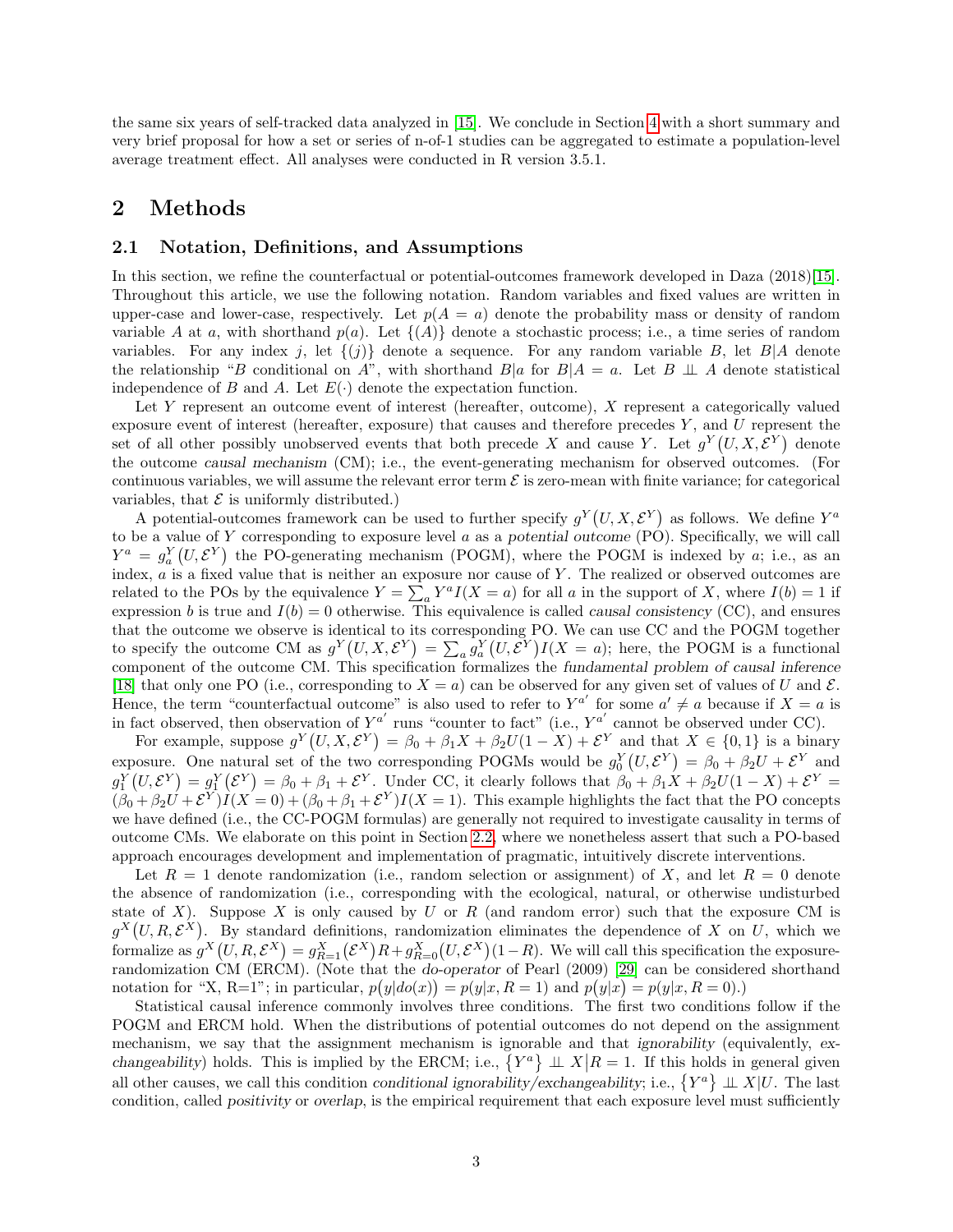co-occur with all other causes. For example, if  $U \in \{0,1\}$ , then positivity holds if there is at least one observation with  $U = 0$  and one with  $U = 1$  for each level of X observed. Positivity is required in order to perform estimation.

#### <span id="page-4-0"></span>2.2 Average Treatment Effect

In a nomothetic study,  $Y_i^a = g_a^Y(U_i, \mathcal{E}_i^Y)$  is assumed to hold for all individuals. For individual  $i \in \{1, ..., n\}$ with  $U_i = u$  and  $\mathcal{E}_i^Y = \varepsilon^Y$ , this yields a set of fixed POs  $\{y_i^a\}$  with set cardinality equal to that of the support of X. For example, if  $a \in \{0,1\}$ , then individual i has the two POs  $y_i^1$  and  $y_i^0$ . The individual exposure effect (IEE) is often defined as a contrast between  $y_i^a$  and  $y_i^{a'}$  for some pair  $\{a, a' \neq a\}$ . While of primary interest, this IEE is not identifiable due to the fundamental problem of causal inference. However, if  $X$  is randomized for all individuals, then  $E(Y^a | R = 1)$  (i.e., the mean PO taken across all study individuals) is identifiable using only observed data because it can be shown that

<span id="page-4-1"></span>
$$
E(Y|X = a, R = 1) = E(Y^{a}|R = 1)
$$
\n(1)

under randomization, CC, and the POGM.

We will define a treatment to be just such a randomized exposure. A contrast of  $E(Y^a | R = 1)$  and  $E(Y^{a'}|R = 1)$  is called an average treatment effect (ATE), and is the primary estimand of interest in nomothetic randomized studies because all other causes  $U$  need not be observed in order to consistently estimate  $E(Y^a | R = 1)$ . This result conveys the power of randomization as a tool for elucidating causal mechanisms.

If  $R = 0$  for all individuals, as in an observational study, then it does not generally follow that  $E(Y|X = 0)$  $(a, R = 0) = E(Y^a | R = 1)$ . This is because under the outcome CM and ERCM, U causes both X and Y. Hence, the measured association between X and Y—if not accounting for  $U$ —generally does not reflect the true ATE (or lack thereof) of  $X$  on  $Y$ . Here,  $U$  confounds this observed association, and so is called a confounder.

Now suppose the randomization status of  $X$  neither causes, is caused by, nor shares common causes with all other causes U, such that R  $\perp\!\!\!\perp U$ . In such cases, we will say that R is distributionally invariant with respect to  $U$ , or equivalently that distributional invariance (DI) holds. DI implies the penultimate equality in the statement  $E(Y^a|R) = E_U\{E(Y^a|U,R)|R\} = E_U\{E(Y^a|U)|R\} = E_U\{E(Y^a|U)\} = E(Y^a;$ in particular,  $E(Y^a|R=1) = E(Y^a)$  in [\(1\)](#page-4-1). If DI holds,  $E(Y^a)$  is still identifiable using only observed data because it can be shown that

<span id="page-4-2"></span>
$$
E_U \{ E(Y|U, X = a, R = 0) | R = 0 \} = E(Y^a)
$$
\n(2)

under CC. Hence, the DI condition is required for an experimental study's results to generalize or transport to a non-experimental setting (or vice versa). The expression to the left of the equals sign in [\(2\)](#page-4-2) is known variously as the g-formula, direct standardization, stratification, or regression adjustment in the causal inference literature [\[21,](#page-12-16) [30,](#page-13-6) [31,](#page-13-7) [32,](#page-13-8) [33,](#page-13-9) [34\]](#page-13-10).

PO-based causal inference (at least as defined in this paper) can be understood as a special case of a general class of problems concerned with inferring causal effects. This can be seen by noting that using our CM-based definitions, the CC-POGM formulas are not needed in order to identify  $E(Y|X = a, R = 1)$  in cases where  $R = 0$ . Specifically, it can be shown that

$$
E_U\{E(Y|U, X=a, R=0) | R=0\} = E(Y|X=a, R=1)
$$
\n(3)

under DI and randomization.

However, PO-based methods have been both extremely well-developed and successfully deployed for inferring the effects of manipulable interventions or treatments. This is because PO-based designs force study investigators to explicitly define implementable interventions. For example, an outcome can (and perhaps should, to preserve information) be modeled as a function of a non-randomized exposure with continuous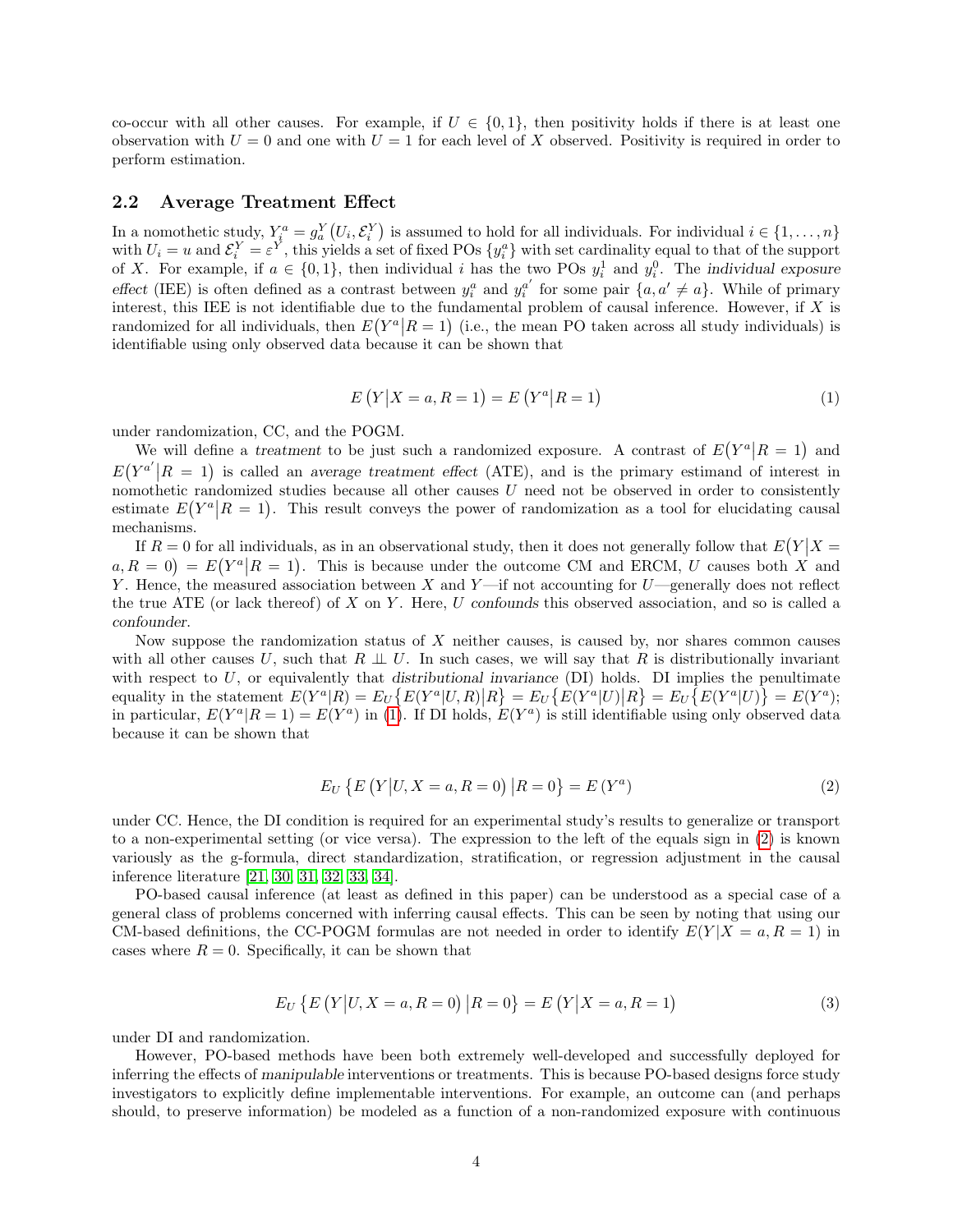values (or a very large number of categories). But in order to subsequently design a corresponding randomized trial to test the assumed CM, this exposure should be transformed into a categorical treatment variable with only a few levels. This in turn limits the number of causal contrasts that are used to calculate an appropriate sample size for the trial. Such a strategy enables researchers and analysts to recommend concrete, pragmatic courses of action (e.g., treatment plans, policy changes).

Contrast this to a study that tries to infer effects comprised of a multitude of causal contrasts across a continuous-valued treatment (or one with a very large number of categories): The sample size required to achieve good statistical power to detect all possible treatment effects could be enormous due to the combinatorially large set of possible contrasts. (A plausible way to avoid needing such an exposure-totreatment transformation might involve assuming a linearized relationship between exposure and outcome values, with the target estimand being the mean effect of a one-unit increase in the exposure.)

Practical, readily implementable interventions are our focus. Hence, we hereafter use the term "causal inference" to specifically mean "statistical inference of manipulable-intervention effects for a small or computationally feasible number of treatment levels."

#### 2.3 Average Period Treatment Effect

In an idiographic study, the individual has repeated measurements  $j = 1, \ldots, m$ . Let  $Y_j^a$  represent the PO of  $Y_j$  corresponding to  $X_j = a$ . The POGM  $Y_j^a = g_a^Y(U_j, \mathcal{E}_j^Y)$  is assumed to hold for all measurements. For measurement j with  $U_j = u$  and  $\mathcal{E}_j^Y = \varepsilon^Y$ , this yields a set of fixed POs  $\{y_j^a\}$ . We will call the IEE analogue in this setting a *measurement-level treatment effect*, defined as a contrast between  $y_j^a$  and  $y_j^{a'}$  for some pair  $\{a, a' \neq a\}$ , which is not identifiable due to the fundamental problem of causal inference. However, if  $X_j$  is randomized for all measurements, then  $E(Y_j^a)$  (i.e., the mean PO taken across all measurements) is identifiable using only observed data, by a derivation analogous to that of [\(1\)](#page-4-1). Let  $\alpha_j(a, a')$  denote an idiographic treatment effect, defined as a contrast of  $E(Y_j^a)$  and  $E(Y_j^{a'})$ . Under analogous definitions of the POGM, CC, the ERCM, and DI,  $E(Y_j^a)$  is identifiable even if  $X_j$  is not randomized.

An n-of-1 study is a structured time series of outcomes, where the structure is a partition of the outcome time series imposed by a specified series of treatment periods. Let  $t(j)$  denote a time point within period  $t \in (1, \ldots, \tau)$ . Each individual has repeated measurements at time points  $j \in (1, \ldots, m_t)$  within each period t. In an N1RT, treatment level is randomized per period only at  $t(1)$ , and is otherwise kept constant. That is, we have randomized assignment  $X_{t(0)} = a$  where  $t(0)$  is the last time point in the previous period (i.e.,  $t-1(m_{t-1}),$  and  $X_{t(j)} = a$  for  $j \in (1, \ldots, m_t-1)$  if  $m_t > 1$ . Hence, we will write  $X_t$  instead of  $X_{t(j)}$  when discussing an n-of-1 study. Similarly, in an N1OS, an exposure period is an interval of time over which an exposure level is constant.

We now specify the outcome CM in terms of the POGM, and assume the relevant CC condition holds. Let  $Y_{t(j)}^a$  represent the PO of  $Y_{t(j)}$  corresponding to  $X_t = a$ . The individualized POGM  $Y_{t(j)}^a = g_a^Y(U_{t(j)}, \mathcal{E}_{t(j)}^Y)$ is assumed to hold across all periods and time points. For time point j with  $U_{t(j)} = u$  and  $\mathcal{E}_{t(j)}^Y = \varepsilon^Y$ , this yields a set of fixed POs  $\{y_{t(j)}^a\}$ . The n-of-1 measurement-level treatment effect is what we will call a point treatment effect, defined as a contrast between  $y_{t(j)}^a$  and  $y_{t(j)}^{a'}$  $t_{(j)}^a$ . These contrasts form a trend over a period, so we will define the period treatment effect (PTE) as the ordered set of point treatment effects. Let  $\alpha_{t(j)}(a, a')$ denote an average period treatment effect at point  $j$  (APTE<sub>j</sub>); i.e., the corresponding idiographic treatment effect specified with  $E(Y_{t(j)}^a)$  and  $E(Y_{t(j)}^{a'}$  $\mathcal{L}^{a'}_{t(j)}$ . We will refer to the period-long set of these contrasts simply as the APTE. We consider the APTE to be the primary estimand of interest in an n-of-1 study (i.e., N1RT or N1OS).

The mean PO  $E(Y_{t(j)}^a)$  should be interpreted carefully as follows. Recalling [\(1\)](#page-4-1),  $E(Y_{t(j)}^a)$  equals the expected observed outcome if the subject is randomized to treatment  $a$  in period  $t$ —but not over all periods, as would be directly analogous to the interpretation of the mean PO of an ATE (i.e., taken over all individuals). This is an important distinction, because randomization to a at all time points would violate the DI condition.

N-of-1 studies commonly involve the following outcome-related complications. Outcomes may be autocorrelated such that  $Y_{t(j)}$  depends on a set of lagged outcomes  $\overline{Y}_{t(j')} = \{Y_{t(j')}\}_{\{j' < j\}}$ , where some j' may index time points in previous periods  $\{t'\}_{\{t' < t\}}$ . We write  $Y_{t(j)} = g^Y(\bar{Y}_{t(j')}, \mathcal{E}_{t(j)}^Y)$  if all of these lagged out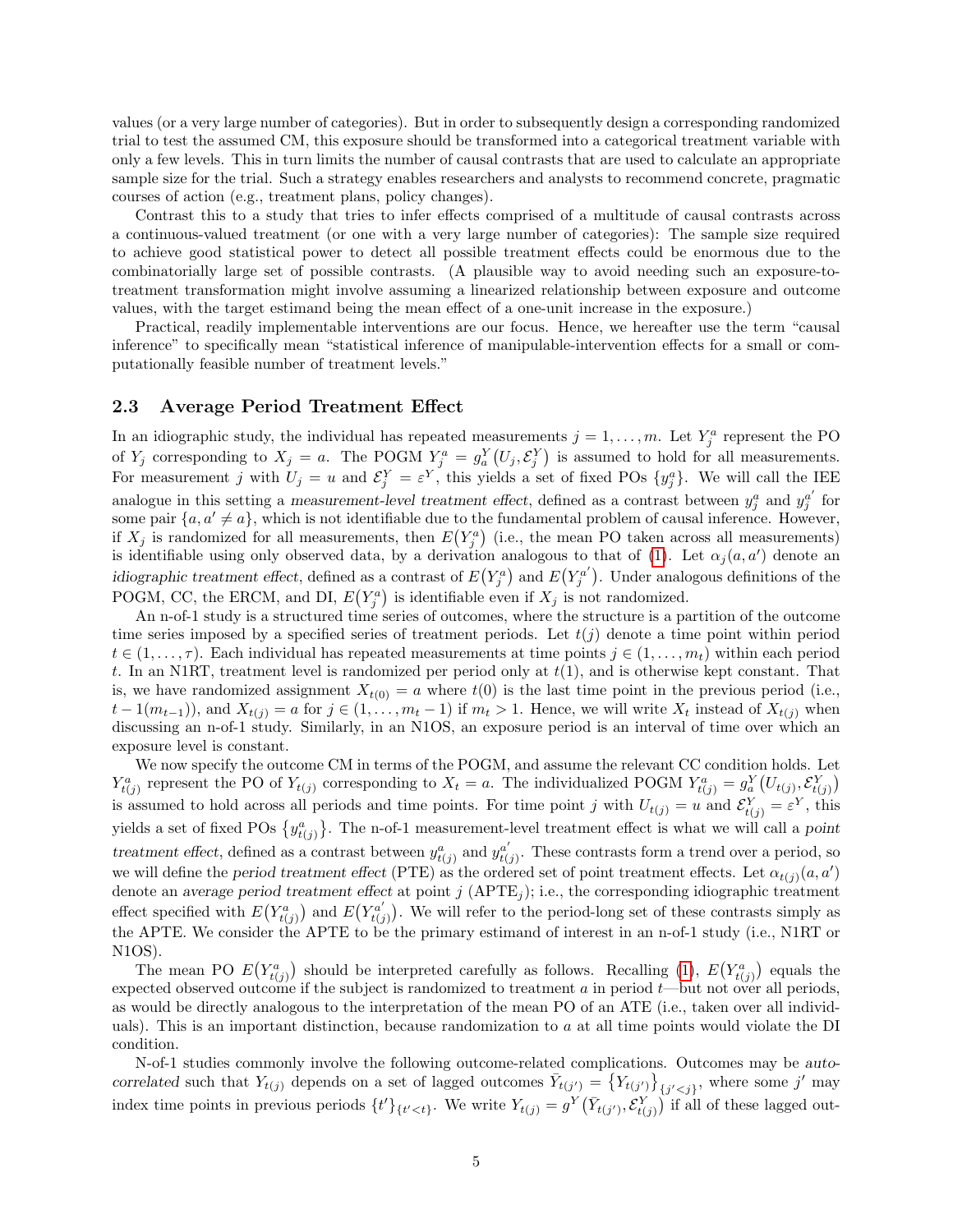comes cause the current outcome to change. There may be a time trend over periods in the outcomes such that  $E(Y_{t(j)})$  is not constant at each time point regardless of period; e.g.,  $E(Y_{t(j)})$  increases as t increases.

N-of-1 studies also commonly involve the following treatment-related complication. At least one PO  $Y_{t(j)}^a$  may depend on a set of lagged treatments  $\bar{X}_{t'} = \{X_{t'}\}_{\{t' < t\}}$ . We write  $Y_{t(j)}^a = g_a^Y(\bar{X}_{t'}, \mathcal{E}_{t(j)}^Y)$  if all of these lagged treatments cause the current PO to change. In addition, if the treatment effect  $\alpha_{t(j)}(a, a')$ itself depends on  $\bar{X}_{t'}$ , we say that the treatment (specifically, the treatment level) carries over to the current period from past periods. For example, let  $a \in \{0,1\}$  and write  $\alpha_{t(j)}$  instead of  $\alpha_{t(j)}(1,0)$  as shorthand, and suppose  $E(Y_{t(j)}^0) = 1$  always. Suppose  $E(Y_{t(j)}^1 | X_{t-1} = 0) = 6$  at all j, but  $E(Y_{t(j)}^1 | X_{t-1} = 1) = 2$  at all j. Then  $\alpha_{t(j)} = 5$  at all j in the first case, but  $\alpha_{t(j)} = 1$  at all j in the second case. The term "carryover effect" is sometimes used, where "effect" does not mean a causal effect as we have defined it. (The closest definition of a carryover "effect" might be the difference in the treatment effect resulting from carryover compared to when no carryover is present. In particular, we do not define what it means for the treatment effect itself to carry over.) We henceforth say "treatment carryover" (or simply "carryover") instead of "carryover effect" to avoid confusion.

Carryover may induce a within-period time trend in the treatment effect such that  $\alpha_{t(j)}(a, a')$  changes over the period. For example, let  $m_t = 3$  for all t, and suppose as before that  $E(Y_{t(j)}^0) = 1$  always. Suppose  $E(Y_{t(j)}^1 | X_{t-1} = 0, X_{t-2} = 0) = 6$  at all j,  $E(Y_{t(j)}^1 | X_{t-1} = 1, X_{t-2} = 0) = 6/j$ , and  $E(Y_{t(j)}^1 | X_{t-1} = 1, X_{t-2} = 0)$ 1) = 2 at all j. Then  $\alpha_{t(j)} = 5$  at all j in the first case,  $(\alpha_{t(1)}, \alpha_{t(2)}, \alpha_{t(3)}) = (5, 2, 1)$  in the second case, and  $\alpha_{t(j)} = 1$  at all j in the third case. The second case is an example of slow decay of the treatment effect, with the opposite trend called slow onset.

In an N1RT, randomization eliminates confounding due to autocorrelation and carryover. There is no such guarantee in an N1OS; the possibility of confounding cannot be ignored. Thankfully, a number of methods exist to address or adjust for autocorrelation- and carryover-induced confounding. These are detailed in the next section.

#### 2.4 Modeling and Estimating the APTE

The ATE literature provides a number of key techniques for modeling and estimating the APTE when exposure is not randomized. These either model the outcome or PO, the exposure, or both; some methods model the causal contrast itself. Perhaps the most straightforward approach is to first model the outcome as a function of the exposure and other causes, and then take the expectation over all other causes at a given exposure level to yield the mean PO for that level without conditioning on the exposure (i.e., as if exposure had been randomized). The general expression for this  $g$ -formula approach is  $(2)$ , with its corresponding outcome model. For categorical or binary exposures, other popular approaches model the exposure probability as a propensity score; i.e., the probability of receiving an exposure level, which might depend on other causes [\[35\]](#page-13-11). These approaches adjust the observed outcomes such that they are a function of the actual exposure received and the propensity score; e.g., through matching or inverse probability weighting (IPW). These models are called exposure or propensity models. Advanced techniques that can improve statistical efficiency model both the outcome and exposure CMs (i.e., "augmented IPW" or "doubly robust estimation") that only require one of the two models to be correctly specified to guarantee statistically consistent estimation of the ATE. Daza (2018) [\[15\]](#page-12-10) applied both the g-formula and IPW methods to estimate APTEs on continuous outcomes for a binary-valued exposure, by specifying models that allowed for autocorrelation, carryover, and slow onset.

Suppose neither the outcome nor exposure model is known, or cannot otherwise be reasonably justified (e.g., due to a lack accumulated theoretical evidence). This is the case in our setting of causal hypothesis generation: Our primary objective is to identify or select plausible models for a small set of posited causal effects, rather than estimate effects and associations posited by scientifically defensible or otherwise well-established a priori models [\[36,](#page-13-12) [37\]](#page-13-13). Here, we use supervised learning methods that allow us to fit models focused on the exposure of interest while flexibly accommodating non-exposure causes. The decision tree method is one such non-parametric approach, that Athey and Imbens (2015)[\[23\]](#page-12-18) used to estimate a conditional ATE for a continuous outcome (specified as a difference between mean POs). Their tree-based approach can be used to estimate an APTE if conditional wide-sense stationarity (WSS) holds (i.e., the outcomes are WSS conditional on the causes); WSS replaces the assumption of conditional independence (i.e., the outcomes are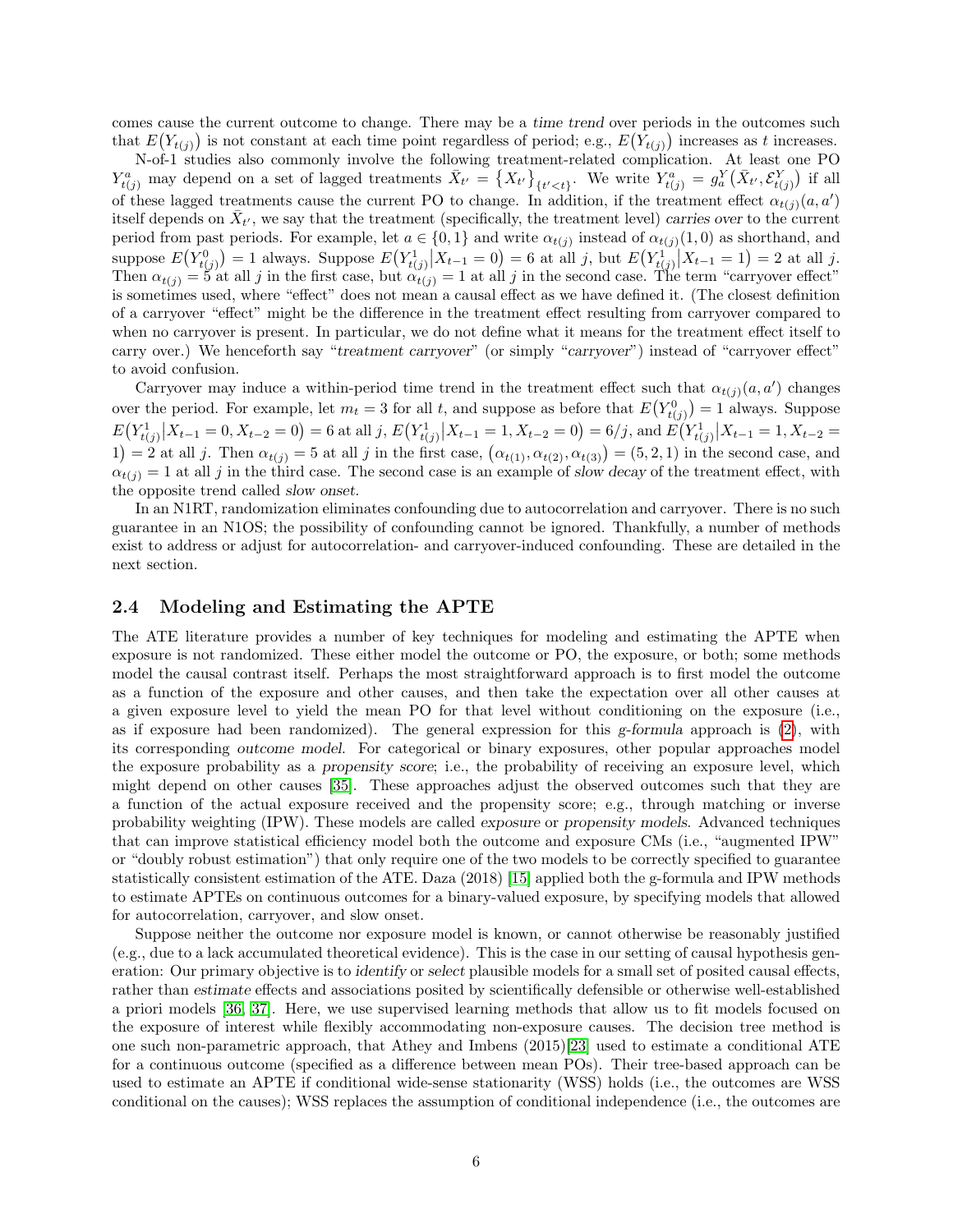mutually independent conditional on the causes) needed for consistent effect estimation. For example, the Two Trees approach [\[23\]](#page-12-18) for conducting feature selection (i.e., for non-exposure causes) separately models the POGM corresponding to each exposure level as a function of the non-exposure causes. Following Athey and Imbens (2015)[\[23\]](#page-12-18), we took a Single Tree approach, and modeled the outcome as a function of the exposure and other causes using random forests (RF).

At each time point, we consider the possibility of observing four types of non-exposure causes: Confounders, simultaneous causes (i.e., occurring simultaneously with the exposure), mediators (i.e., follow the exposure and are themselves caused by the exposure), and post-exposure causes (i.e., follow but are not caused by the exposure). All other predictors or features that may be conditioned on in specifying a treatment effect that are not well-defined (i.e., effect moderators) are assumed for simplicity to be one of these four causal types, depending on their temporal relationship to the exposure and outcome.

We estimate each mean PO by first predicting the PO conditional on the exposure and other causes. We subsequently take the average (i.e., empirical mean) over a subset of these causes using the g-formula. Performing this marginalization correctly requires knowing which variables are confounders and simultaneous causes, mediators, and post-exposure causes in temporal relation to the outcome and exposure. In our current approach we do not condition on the exposure when marginalizing over confounders or simultaneous causes, but do condition on the exposure when marginalizing over mediators and post-exposure causes. This approach produces estimates of the average total effect; i.e., the total of the direct effect of the exposure alone, and the indirect effects of the exposure through mediators. Importantly, the role of each timepointlength (i.e., as opposed to period-length) variable can change at different time points: A confounder at one time point may be a simultaneous cause, mediator, or post-exposure cause at a subsequent time point. This follows because we fit the same outcome model at all time points, while the time from the introduction of the treatment increases.

Each confounder or simultaneous cause (CSC) must be stationary for the APTE g-formula estimator to be consistent for an effect-stable APTE. Stationarity of each CSC can be formally tested using the Augmented Dickey-Fuller (ADF) and Kwiatkowski-Phillips-Schmidt-Shin (KPSS) unit-root tests, implemented via the respecdtive R commands adf.test() and kpss.test(). Let  $S_{jp_j} = 1$  if CSC  $p_j$  at time point j passed either test, and let  $S_{jp_i} = 0$  otherwise. As a rough way to assess the statistical consistency of our findings for an effect-stable APTE, we define the overall CSC stationarity as the empirical mean of all  $S_{jp_j}$  taken over all CSCs at all time points.

#### 2.5 Visualizing the APTE

To help visualize observations, along with the trajectories of corresponding predictions and estimated mean POs, we introduce the pancit plot. First recall a spaghetti plot, which is a graph of outcome trajectories corresponding to distinct subjects or individuals in a longitudinal analysis. In an n-of-1 study, we have a time series that is partitioned into distinct treatment periods. The plot of overlaid outcome trajectories (each corresponding to a distinct period) resembles a spaghetti plot. Hence, we will call such a plot a pancit plot, from the word "pancit"—pronounced like "pun-SEAT", rhymes with "receipt"—meaning "noodles" in Filipino.

Note that unlike a longitudinal study, we predict each outcome as a function of preceding variables. Hence, while a spaghetti plot only illustrates observed outcomes, a pancit plot depicts both observed and predicted outcomes; in our case, predicted POs (PPOs). We draw observed outcomes as dots (i.e., the "sauce"), and draw PPOs as lines (i.e., the "noodles").

#### <span id="page-7-0"></span>2.6 Analysis Procedure

To discover, specify, and estimate APTEs, we based our procedure on that of Daza (2018)[\[15\]](#page-12-10) as follows.

1. Define the outcome. If possible, identify stationary segments of the outcome; the analysis should be conducted separately over each segment. This may help justify the assumption that the estimated APTE is effect-stable (i.e., the APTE is constant across periods [\[15\]](#page-12-10)). One way to do this is changepoint detection, in which an algorithm detects the points in a stationary time series at which the mean value changes [\[38\]](#page-13-14).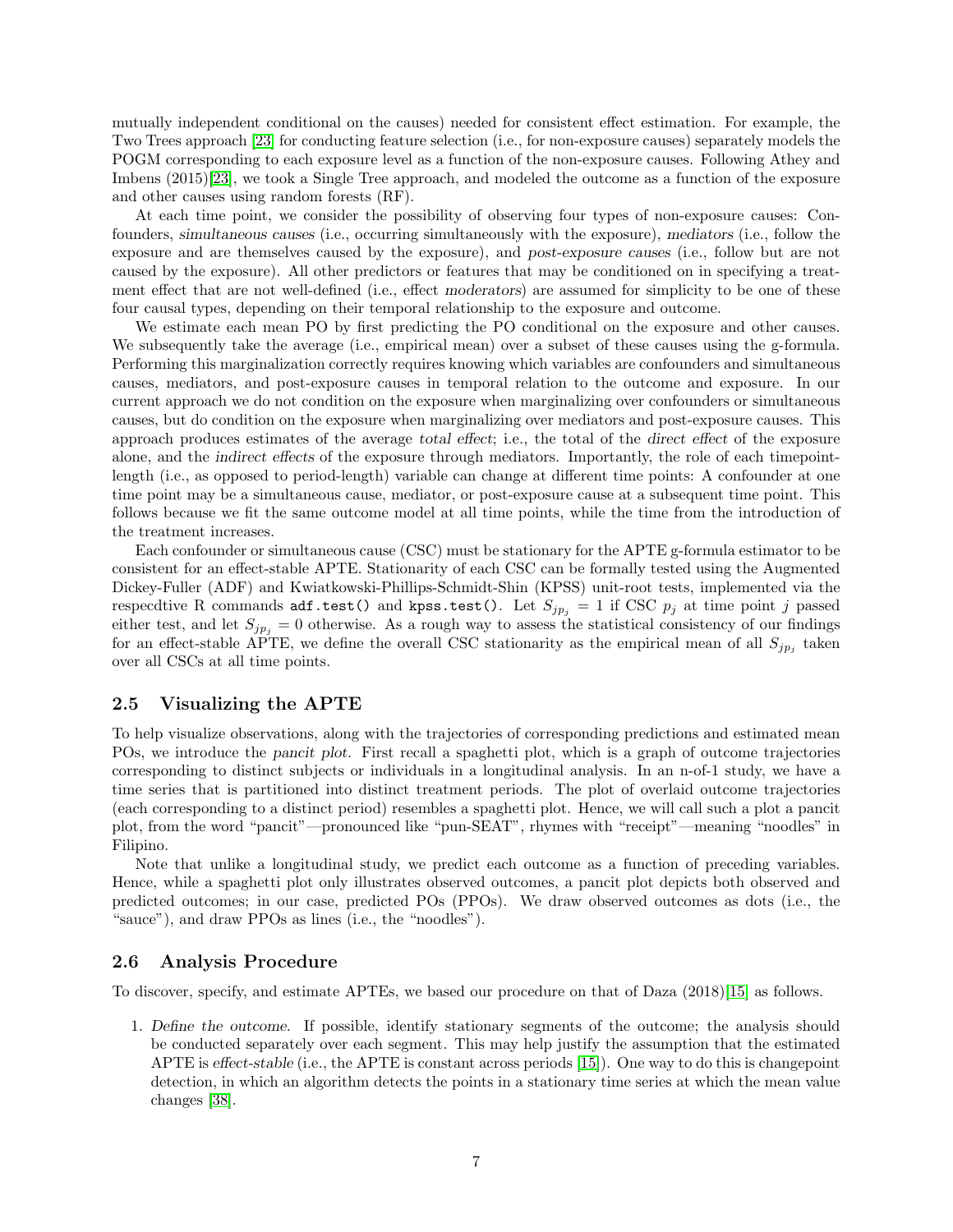- 2. Define the periods, treatment, and APTE. If not already identified, use a reasonable technique to specify periods. For example, perform changepoint detection on the continuous exposures to construct plausible periods over which the exposure level remains constant. Once exposure periods have been identified, transform the exposure into a binary-valued treatment by setting a threshold to indicate high (i.e., at or above the threshold) or low (i.e., below the threshold) exposure as follows: Perform predictive modeling for each threshold for a set of thresholds. Then select the threshold resulting in the largest prediction success metric. Specify the APTE set of contrasts (e.g., differences, ratios) over a period.
- 3. Define the non-exposure causes. These can include lagged outcomes and exposures. Note that estimating the mean POs needed to calculate the APTE involves averaging the predicted outcomes over the set of non-exposure causes. If there are too many non-exposure causes, constructing their empirical joint distribution (i.e., to be used in marginalization) can quickly become intractable. In addition, including too many non-exposure causes in a predictive model may bias the APTE estimates by inducing a type of spurious association called M-bias [\[29\]](#page-13-5). To address this, reduce the set of non-exposure causes; e.g., by selecting the most important predictors through a parameter- or model-selection procedure.
- 4. Estimate the APTE. First predict the PO for each set of observed values (i.e., exposure and other causes) at each time point. Then take the weighted average over all non-exposure causes at each time point to produce the trajectory of estimated mean POs for each exposure level, with weights derived from the empirical marginal CSC distribution as required by the g-formula. Report the estimated APTE as the trajectory of pre-defined contrasts. If desired, report the naively estimated mean POs and APTE by taking the simple rather than weighted average (i.e., conditional on treatment level at each time point) in the aforementioned procedure.
- 5. Produce plots and numerical summaries. Plot the time series of observed outcomes and PPOs, create a corresponding pancit plot, and plot the estimated APTE. Note that the APTE contrast at a given time point reflects the total effect at that time point. If relevant, also create the pancit and APTE plots using naive estimates.
- 6. Interpret the findings. Discuss the scientific meaning of the estimated APTE and its implications. Take care to address missing data and other phenomena that might have affected results. Perform sensitivity anaylses if warranted. Point out limitations, and suggest future improvements or directions.

Because our outcome was continuous, we chose the test/generalization mean squared error (MSE) as our success metric, estimated using out-of-bag cross-validation performed by RF [\[39\]](#page-13-15). The model chosen therefore produced the lowest estimated test MSE.

# <span id="page-8-0"></span>3 Empirical Application

We analyzed the dataset referenced in Daza  $(2018)[15]$  $(2018)[15]$  spanning six years of the author's body weight and physical activity (PA). As in that paper, we hypothesized that high PA causes weight loss, while low PA causes weight gain. We used a g-formula approach, and hence specified the outcome CM as detailed below. All hypothesis tests were performed at the 0.05 significance level unless stated otherwise. All variables used in our analysis consisted of outcomes, exposures, and their lags. We executed the procedure outlined in Section [2.6](#page-7-0) as follows.

### 3.1 Define the outcome.

The analysis outcome was defined as average centered body weight (ACBW) per week, centered around the empirical average of body weight measured in kilograms over the six-year study period. The analysis exposure was defined as the proportion of days per week with any PA reported (among days with nonmissing body weight). PA on any given day consisted of cardiovascular or resistance training, in line with usual definitions in the literature [\[40,](#page-13-16) [41,](#page-13-17) [42,](#page-13-18) [43\]](#page-14-0). This yielded a time series of 290 time points. Of these, the ACBW was considered to be stationary using changepoint detection for 211 consecutive time points using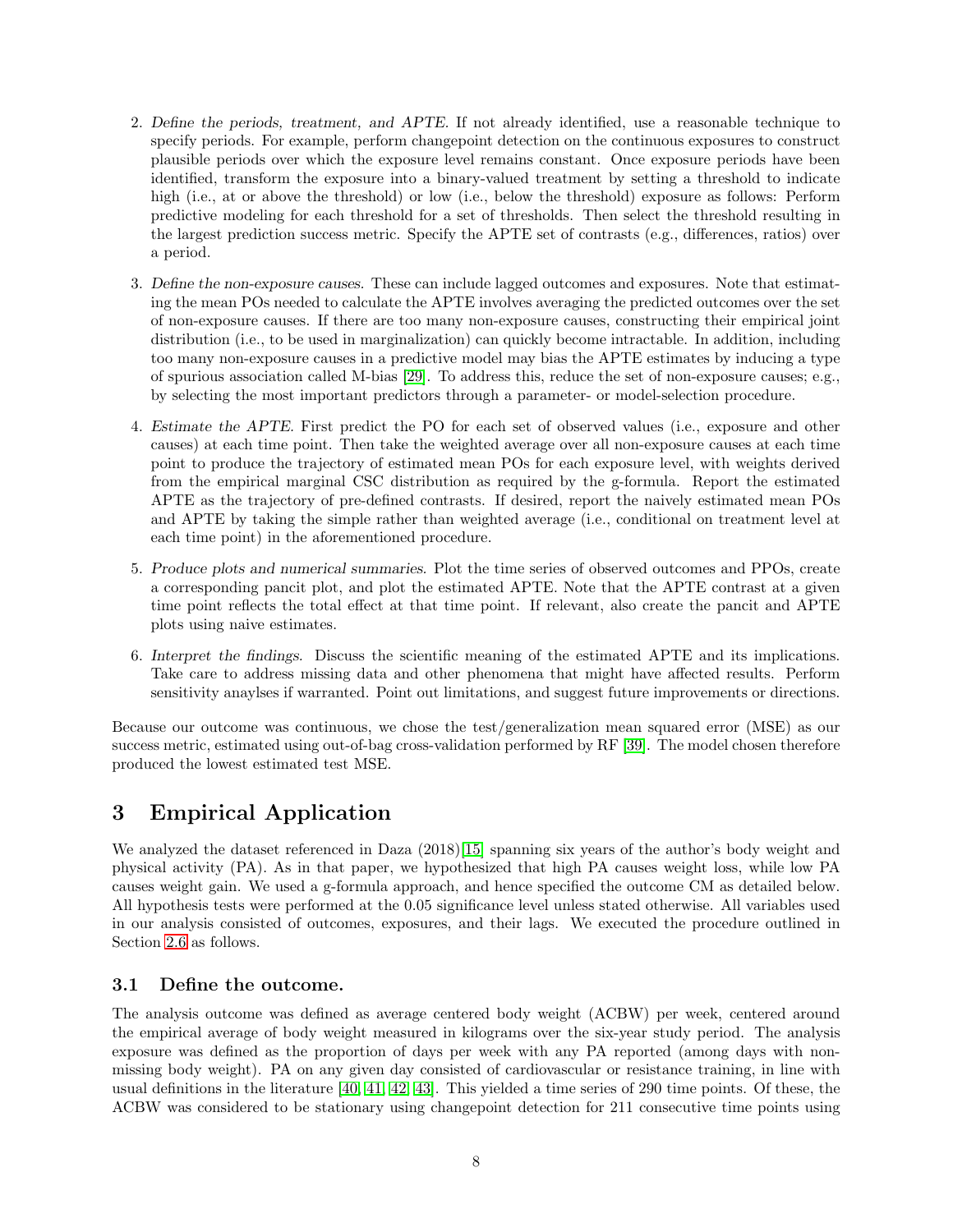the changepoint::cpt.mean() R command[\[38,](#page-13-14) [44\]](#page-14-1). We used the latter as our analysis dataset in order to simplify exposition by avoiding a possibly strong time trend.

#### 3.2 Define the periods, treatment, and APTE. Define the non-exposure causes.

We defined treatment period as follows. First, we defined the exposure as a regular or stable level of PA observed over at least 11 weeks, based on our findings in Daza (2018)[\[15\]](#page-12-10). This resembles the length of previous exposure or treatment periods for observing the effects of similar interventions, which range from six to 14 weeks  $[42, 43]$  $[42, 43]$ . In Daza  $(2018)[15]$  $(2018)[15]$ , we used changepoint detection to partition the series into segments of constant mean exposure. We then considered the segment lengths and means to be fixed, and equated the segments with putative treatment periods. We determined the cutoff value with which to dichotomize exposure into treatments later on below.

We first reduced the set of non-exposure causes as follows. For simplicity in exposition, we set the following somewhat arbitrary parameters with the intent to account for confounding by lagged variables, while not specifying so many lags so as to reduce the effective sample size (i.e., by requiring each observation to have a large number of corresponding lagged observations). Hence, we defined the initial putative non-exposure causes as consisting of up to three outcome lags and 12 exposure lags. To identify the most important predictors, we conducted RF using the randomForest::randomForest() R function [\[22\]](#page-12-17); the 18 predictors consisted of exposure, these lagged variables, time-ordered period number, and within-period week number.

We first defined the putative treatment as follows. We fit RF models with the selected predictors at the three exposure thresholds corresponding to the 25th, median, and 75th quantiles of the empirical distribution of segment means. We found that the median produced the model with the smallest average MSE. Hence, treatment was defined as high PA if the mean exposure for a period was at or above the median, and as low PA otherwise. The APTE was defined as the trend in differences in mean ACBW POs.

To keep the analysis tractable, we chose to limit the number of CSCs over which to marginalize. Specifically, we kept the nine most important predictors, defined as having the largest mean decreases in MSE [\[22\]](#page-12-17). (A more structured approach is briefly mentioned in the Section [4.](#page-10-0)) In order of decreasing importance, these were outcome lags 1 and 2, week (in period), outcome lags 3 and 4, period, and outcome lags 6, 12, and 7. Treatment itself was only ranked 15th in importance. The reduced model of selected predictors consisted of these nine predictors and treatment, which we included for reasons stated below. The out-of-bag MSE was 0.27.

Three findings warrant further discussion. We interpreted the predictive period number as indicating a time trend. Similarly, we interpreted the predictive week number as indicating time-dependent autocorrelation effects or carryover within a period (e.g., analogous to the interpretation of interaction terms in a linearized model). Week number could also function as a proxy variable for latent, unobserved confounders with time-dependent effects within period [\[15\]](#page-12-10). Lastly, even though treatment was not ranked as highly important, we included it in subsequent model fitting because our a priori goal was to estimate its effect on the outcome; all other predictors would be used to improve effect estimation. That is, we wanted to perform model identification/selection for all other predictors [\[36,](#page-13-12) [37\]](#page-13-13) under the assumption that a true treatment effect existed.

#### 3.3 Estimate the APTE. Produce plots and numerical summaries.

The main APTE findings are as follows. Period length ranged from 1 to 44 weeks, with a median of 5 weeks. There were 33 low-PA periods and nine high-PA periods. These can be seen in Figure [1,](#page-15-0) a time series of observed ACBW outcomes and corresponding PPOs for each treatment period; periods are separated by vertical lines. For example, period 8 was the third high-PA period, with observed ACBW of -0.93 and PPO of -0.52 at week 1. (It was also the longest period, with 44 total weeks.) Figure [2](#page-15-1) depicts these same data, but as a pancit plot. For example, the estimated mean POs at week 1 under low and high PA were -0.264 and -0.406, respectively. As can be seen, the longest timespan over which we were able to estimate the mean PO under both low and high PA was 12 weeks. Hence, the APTE was estimable only over 12 weeks, and is illustrated in Figure [3.](#page-16-0) For example, the estimated APTE at week  $1$  (i.e.,  $APTE<sub>1</sub>$ ) was an average gain of 0.143 kg. Table [1](#page-17-0) lists all estimated mean POs (i.e., average PPOs) and the corresponding estimated APTE. The overall CSC stationarity in our analysis was 0.929.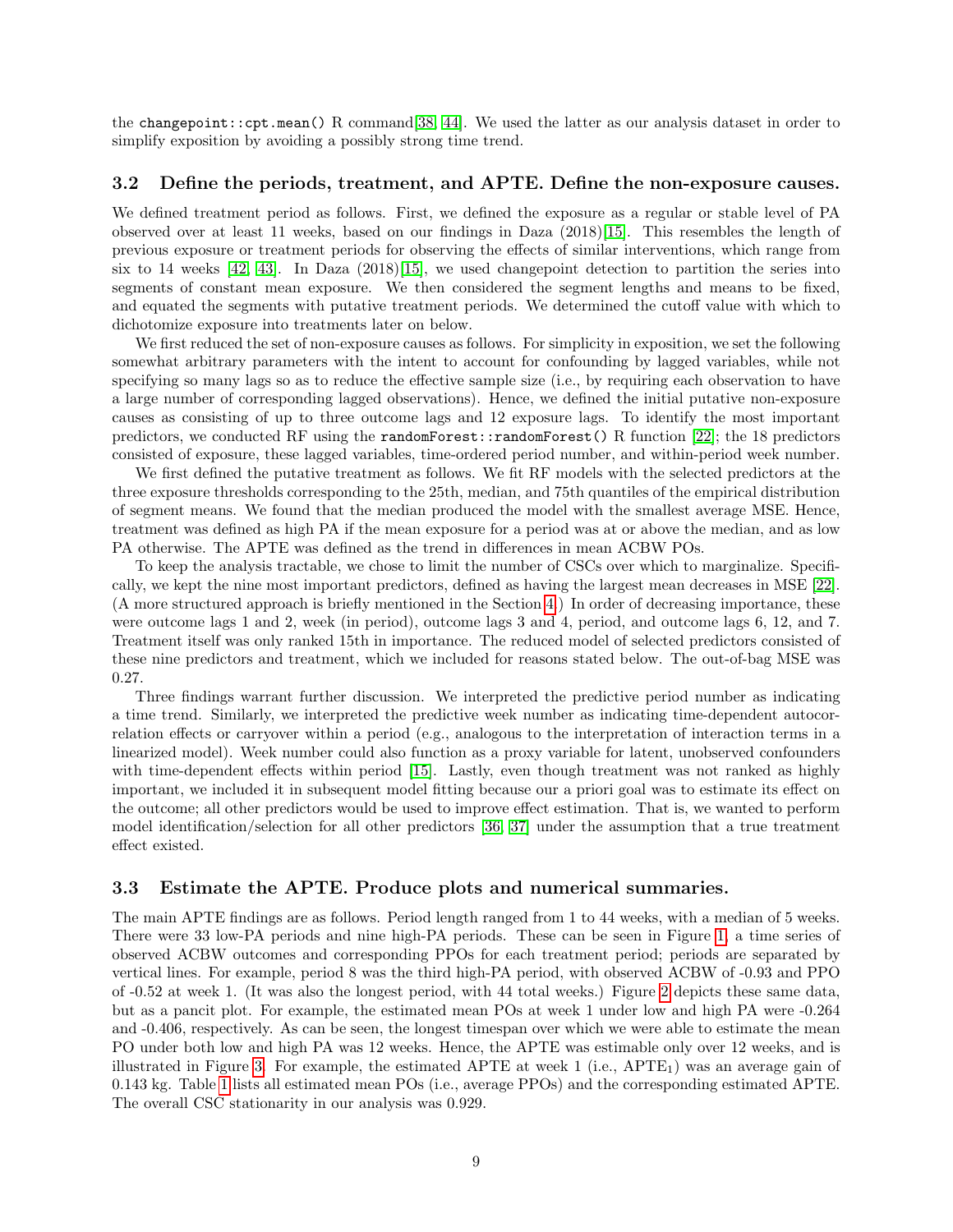The naively estimated mean POs and APTE closely resemble their correct counterparts. This can clearly be seen in Figures [2](#page-15-1) and [3,](#page-16-0) and in Table [1.](#page-17-0)

#### 3.4 Interpret the findings.

The estimated APTE suggests, perhaps contradictory to expectation, that high PA initially results in average weight gain during the first five weeks of a high-PA period. This can be seen in Figure [3](#page-16-0) and Table [1](#page-17-0) to indicate an average weight gain of about 0.2 kg in the first two weeks. However, this initial weight gain changes to weight loss after five weeks; within 12 weeks, this average weight loss seems to stabilize around -0.3 kg sometime after seven weeks. The high overall CSC stationarity indicates that the APTE we estimated is likely effect-stable (if our estimator is statistically consistent). Hence, the estimated APTE is likely to persist unchanged over time; at least, across similar distributions of CSC values.

The close resemblance of the naive estimates to the correct estimates highlights an important limitation of our study. At first, this similarity in estimates might indicate a lack of confounding. Specifically, per our findings, suppose the author's current body weight can only be affected by body weight as far back as 12 weeks, and by PA level during the current period. If past body weight does not influence the author's PA tendencies, then the naive and correct mean POs and APTE would be identical, as their estimates in Figures [2](#page-15-1) and [3](#page-16-0) seem to indicate. However, diet is known to impact weight trends. The similarity in naive and correct estimates may therefore be a result of excluding this potentially strong confounder in our models, rather than there being a lack of confounding in general. For example, consistent consumption of rich or heavy meals (as around a holiday period) may have both increased the author's body weight and decreased his tendency to exercise during a subsequent period. A future analysis using these data should therefore account for the author's dietary patterns as well, if possible.

To help answer some of our immediate questions, a follow-up study could take a propensity-score approach. The counterintuitive shift in APTE from weight gain to weight loss may be explained by noting in Figure [2](#page-15-1) that low-PA periods typically start out with lower body weights. This could make sense if low-PA periods typically follow high-PA periods, as is done in propensity modeling. Such a propensity model could also be fit using lagged body weight in addition to lagged PA levels, to see how past body weight might affect the propensity of the author to engage in high or low PA. However, this approach will likely require more than nine high-PA periods, as per our current study.

Future studies should also explore the sensitivity analyses implemented or suggested in Daza (2018) [\[15\]](#page-12-10), which include the following. The original dataset included body weight and PA recorded daily, from which ACBW and weekly PA proportion was calculated. However, many of these raw outcomes and exposures were missing; hence, some of the resulting weekly outcomes and exposures were also missing (i.e., if no body weights or PA indicators were recorded for an entire week). Our analysis dataset was constructed by assuming, for example, that the trend in weekly PA proportion was linear in cases when they were missing, and were otherwise missing completely at random [\[45,](#page-14-2) [46\]](#page-14-3). The missing data points were imputed using the na.interpolation() command. We also used the  $\text{Amelia::amelia}$ () command [\[47\]](#page-14-4) to impute missing ACBW values. Future studies should examine the sensitivity of our findings to such simplifying assumptions (which could also have affected the changepoint-identified exposure segments used to define treatment periods). In addition, Daza (2018) varied the start day used to define each week over which to calculate the ACBW and weekly PA proportion. Future work should likewise examine how (if at all) our findings change as the start day is varied.

## <span id="page-10-0"></span>4 Discussion

In summary, we have defined an individualized causal effect, the APTE, and have argued that it can be understood as a type of longitudinal ATE. We first used  $Daza$  (2018)[\[15\]](#page-12-10) to define counterfactual-based causal inference concepts used to define and model the APTE. We then analyzed six years of the author's self-tracked body weight and PA data using a g-formula approach based on random-forests modeling. We found that over a 12-week period, high PA may have caused the author to first gain about 0.2 kg, but then start losing weight around five weeks, with average weight loss possibly stabilizing to -0.3 kg after about seven weeks. However, the lack of other notable confounders such as diet in our models may have biased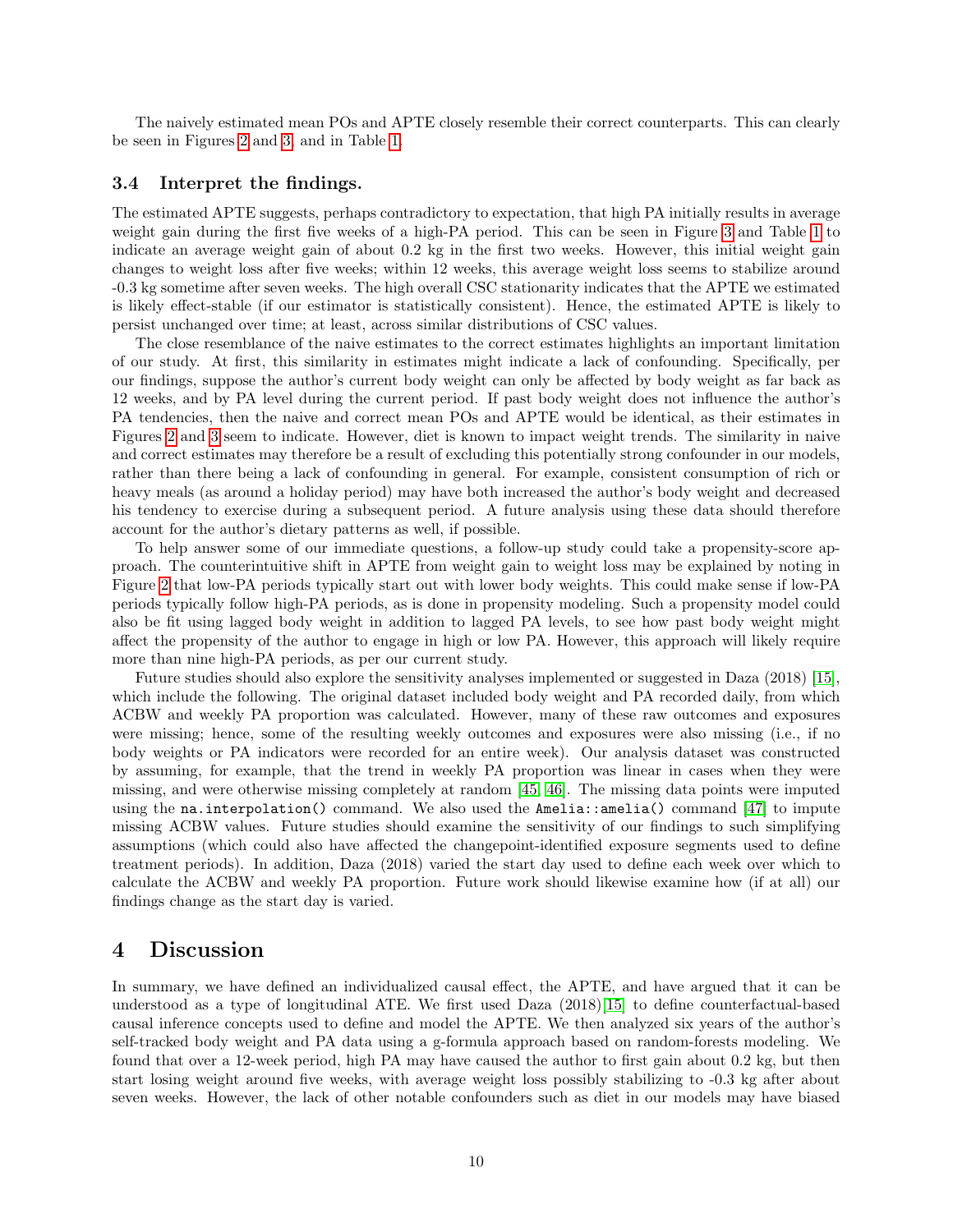our APTE estimates. We also suggested that a propensity-score approach be taken in future studies, and proposed some relevant sensitivity analyses to missing data and outcome/exposure start day.

How might such an idiographic ATE relate to a corresponding nomothetic ATE? One common approach is to combine subjects' estimated ATEs in the same way ATEs from multiple nomothetic studies would be aggregated in a meta-analysis. However, if an APTE is a longitudinal ATE for a single subject, then another natural approach appears by noting that a particular subject's outcomes may be clustered together with respect to other individuals' outcomes. Hence, another way to aggregate multiple subjects' data is to model the APTE clustered by individual, as in a mixed-effects model in a longitudinal study. Zucker et al (1997, 2010)[\[48,](#page-14-5) [49\]](#page-14-6) examine these and other approaches in detail for point treatment effects, and their work helps build a foundation with which to extend our single-subject approach for period treatment effects.

The following points from Daza (2018)[\[15\]](#page-12-10) are worth re-iterating. In the APTE framework, each time point  $t(j)$  can contain sub-points (e.g.,  $t(j_k)$ ). This modularity allows for flexible temporal scaling of posited causal relationships. The framework's utility can also be complemented and improved with formal causal diagrams such as directed acyclic graphs (DAGs) [\[50,](#page-14-7) [51\]](#page-14-8) for conceptualizing formal structures. We are currently developing the theory needed to connect DAGs to the APTE framework.

We are happy to report that work is already underway to deepen such N1OS causal approaches in both theoretical and applied directions. Van der Laan and Malenica (2018)[\[52\]](#page-14-9) have been developing an approach to estimate APTEs for point treatments using a targeted maximum likelihood estimation (TMLE). Their important paper lays the theoretical groundwork for both the asymptotic consistency and normality of their TMLE estimator, and proposes a sequentially adaptive design for learning the optimal idiographic treatment rule over time. We ourselves are completing work on a forthcoming R package, tentatively titled CAPTEuR (Calculating the APTE using R), to implement the procedure in Section [2.6.](#page-7-0) N-of-1 approaches are increasing in popularity due to the availability of relevant idiographic measurements. It is exciting to be able to contribute to the rigorous causal analysis of such personally meaningful data.

## 5 Acknowledgements

This work was supported by the Stanford Clinical and Translational Science Award (CTSA) to Spectrum (UL1 TR001085). The CTSA program is led by the National Center for Advancing Translational Sciences (NCATS) at the National Institutes of Health (NIH). The content is solely the responsibility of the author and does not necessarily represent the official views of the NIH. This research was also supported by the National Institutes of Health (NIH) grant 2T32HL007034-41. The content is solely the responsibility of the author and does not necessarily represent the official views of the NIH. I thank Prof. Michael Baiocchi for his constant support, feedback, and guidance. Thank you to my family and friends for their constant support. In addition, I thank my colleagues, adversaries, teachers, students, and most of all, luck and privilege. I dedicate this paper to Filipinos and Filipino-Americans. To all who are underrepresented or unacknowledged in science, technology, engineering, and math (STEM), and in academia: Kaya natin 'to! To you, the reader: Know yourself, help others, and find meaning in all things.

# References

- <span id="page-11-0"></span>1. Ponterotto JG. Qualitative research in counseling psychology: A primer on research paradigms and philosophy of science. Journal of Counseling Psychology. 2005;52(2):126–136.
- <span id="page-11-1"></span>2. Guyatt G, Sackett D, Taylor DW, Ghong J, Roberts R, Pugsley S. Determining optimal therapy randomized trials in individual patients. New England Journal of Medicine. 1986;314(14):889–892.
- <span id="page-11-2"></span>3. Guyatt GH, Keller JL, Jaeschke R, Rosenbloom D, Adachi JD, Newhouse MT. The n-of-1 randomized controlled trial: Clinical usefulness: Our three-year experience. Annals of Internal Medicine. 1990;112(4):293–299.
- <span id="page-11-3"></span>4. Backman CL, Harris SR. Case studies, single-subject research, and n of 1 randomized trials: Comparisons and contrasts. American Journal of Physical Medicine & Rehabilitation. 1999;78(2):170–176.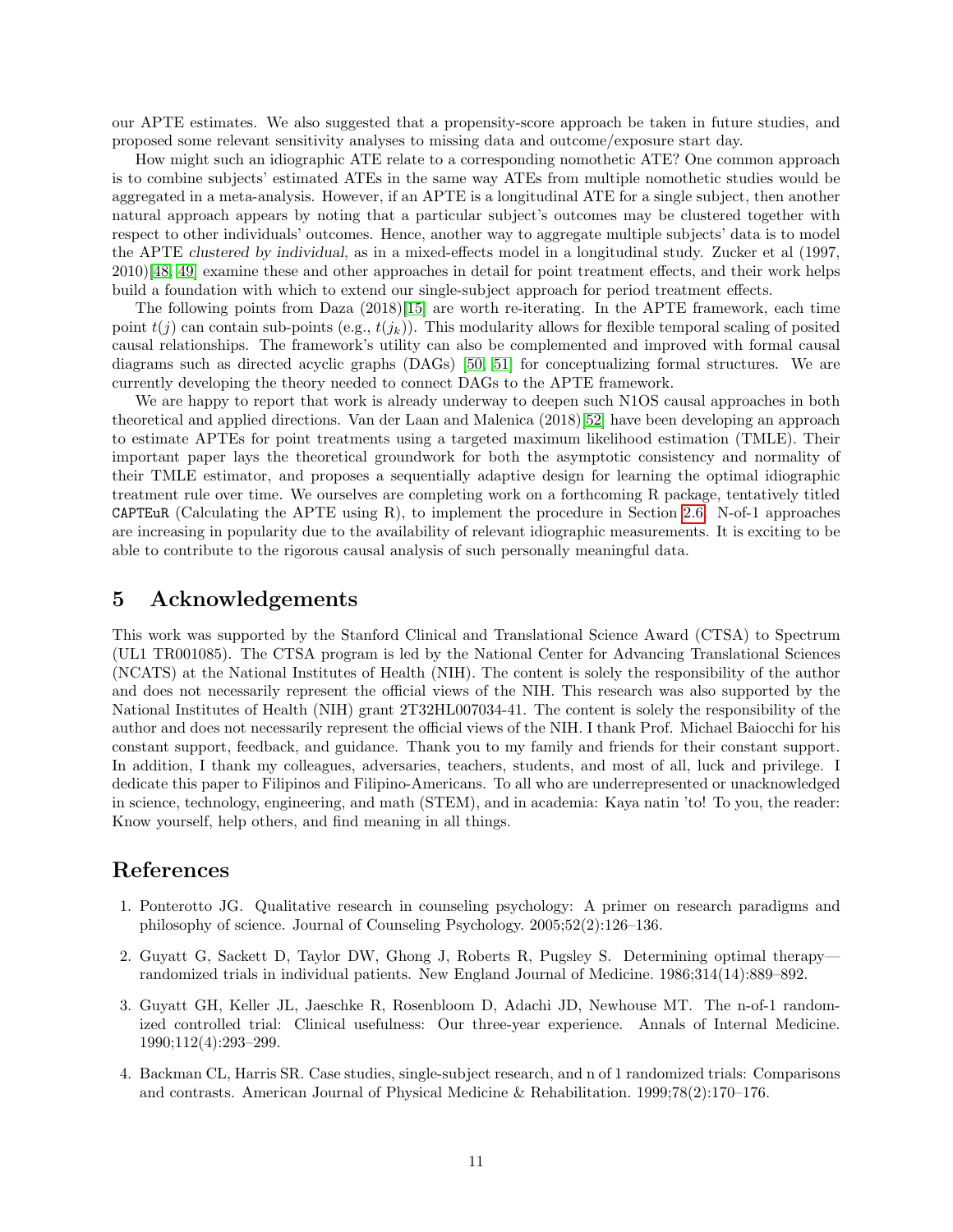- <span id="page-12-0"></span>5. Gabler NB, Duan N, Vohra S, Kravitz RL. N-of-1 trials in the medical literature: A systematic review. Medical Care. 2011;49(8):761–768.
- <span id="page-12-1"></span>6. Lillie EO, Patay B, Diamant J, Issell B, Topol EJ, Schork NJ. The n-of-1 clinical trial: The ultimate strategy for individualizing medicine? Personalized Medicine. 2011;8(2):161–173.
- <span id="page-12-2"></span>7. Duan N, Kravitz RL, Schmid CH. Single-patient (n-of-1) trials: A pragmatic clinical decision methodology for patient-centered comparative effectiveness research. Journal of Clinical Epidemiology. 2013;66(8):S21–S28.
- <span id="page-12-3"></span>8. Naughton F, Johnston D. A starter kit for undertaking n-of-1 trials. European Health Psychologist. 2014;16(5):196–205.
- <span id="page-12-4"></span>9. Kravitz R, Duan N, the DEcIDE Methods Center N-of 1 Guidance Panel (Duan N, Eslick I, Gabler N, Kaplan H, et al. Design and Implementation of N-of-1 Trials: A User's Guide. AHRQ Publication No. 13(14)-EHC122-EF. Rockville, MD: Agency for Healthcare Research and Quality; 2014. [http:](http://www.effectivehealthcare.ahrq.gov/N-1-Trials.cfm) [//www.effectivehealthcare.ahrq.gov/N-1-Trials.cfm](http://www.effectivehealthcare.ahrq.gov/N-1-Trials.cfm).
- <span id="page-12-5"></span>10. Nikles J, Mitchell G. The Essential Guide to N-of-1 Trials in Health. Springer; 2015.
- <span id="page-12-6"></span>11. Shamseer L, Sampson M, Bukutu C, Schmid CH, Nikles J, Tate R, et al. CONSORT extension for reporting N-of-1 trials (CENT) 2015: Explanation and elaboration. Journal of Clinical Epidemiology. 2016;76:18–46.
- <span id="page-12-7"></span>12. Vohra S, Shamseer L, Sampson M, Bukutu C, Schmid CH, Tate R, et al. CONSORT extension for reporting N-of-1 trials (CENT) 2015 Statement. Journal of Clinical Epidemiology. 2016;76:9–17.
- <span id="page-12-8"></span>13. Chen C, Haddad D, Selsky J, Hoffman JE, Kravitz RL, Estrin DE, et al. Making sense of mobile health data: an open architecture to improve individual-and population-level health. Journal of Medical Internet Research. 2012;14(4):e112.
- <span id="page-12-9"></span>14. Schork NJ. Personalized medicine: Time for one-person trials. Nature. 2015;520(7549):609–611.
- <span id="page-12-10"></span>15. Daza EJ. Causal analysis of self-tracked time series data using a counterfactual framework for n-of-1 trials. Methods of Information in Medicine. 2018;57(01):e10–e21.
- <span id="page-12-11"></span>16. Neyman J. On the application of probability theory to agricultural experiments. Essay on principles. Section 9. Statistical Science. 1923, tr 1990;5(4):465–480. Translated and edited by D.M. Dabrowska and T.P. Speed from the Polish original, which appeared in Roczniki Nauk Rolniczych Tom X (1923) 1–51 (Annals of Agricultural Sciences).
- <span id="page-12-12"></span>17. Rubin DB. Estimating causal effects of treatments in randomized and nonrandomized studies. Journal of Educational Psychology. 1974;66(5):688–701.
- <span id="page-12-13"></span>18. Holland PW. Statistics and causal inference. Journal of the American Statistical Association. 1986;81(396):945–960.
- <span id="page-12-14"></span>19. Robins JM. Marginal structural models versus structural nested models as tools for causal inference. In: Statistical Models in Epidemiology, the Environment, and Clinical Trials. Springer; 2000. p. 95–133.
- <span id="page-12-15"></span>20. Robins JM, Hernan MA, Brumback B. Marginal structural models and causal inference in epidemiology. Epidemiology. 2000;11:550–560.
- <span id="page-12-16"></span>21. Robins JM, Hern´an MA. Estimation of the causal effects of time-varying exposures. Longitudinal Data Analysis. 2009;p. 553–599.
- <span id="page-12-17"></span>22. Liaw A, Wiener M. Classification and Regression by randomForest. R News. 2002;2(3):18–22. Available from: <https://CRAN.R-project.org/doc/Rnews/>.
- <span id="page-12-18"></span>23. Athey S, Imbens GW. Machine learning methods for estimating heterogeneous causal effects. arXiv:150401132v1 [statML] 5 Apr 2015. 2015;p. 1–24.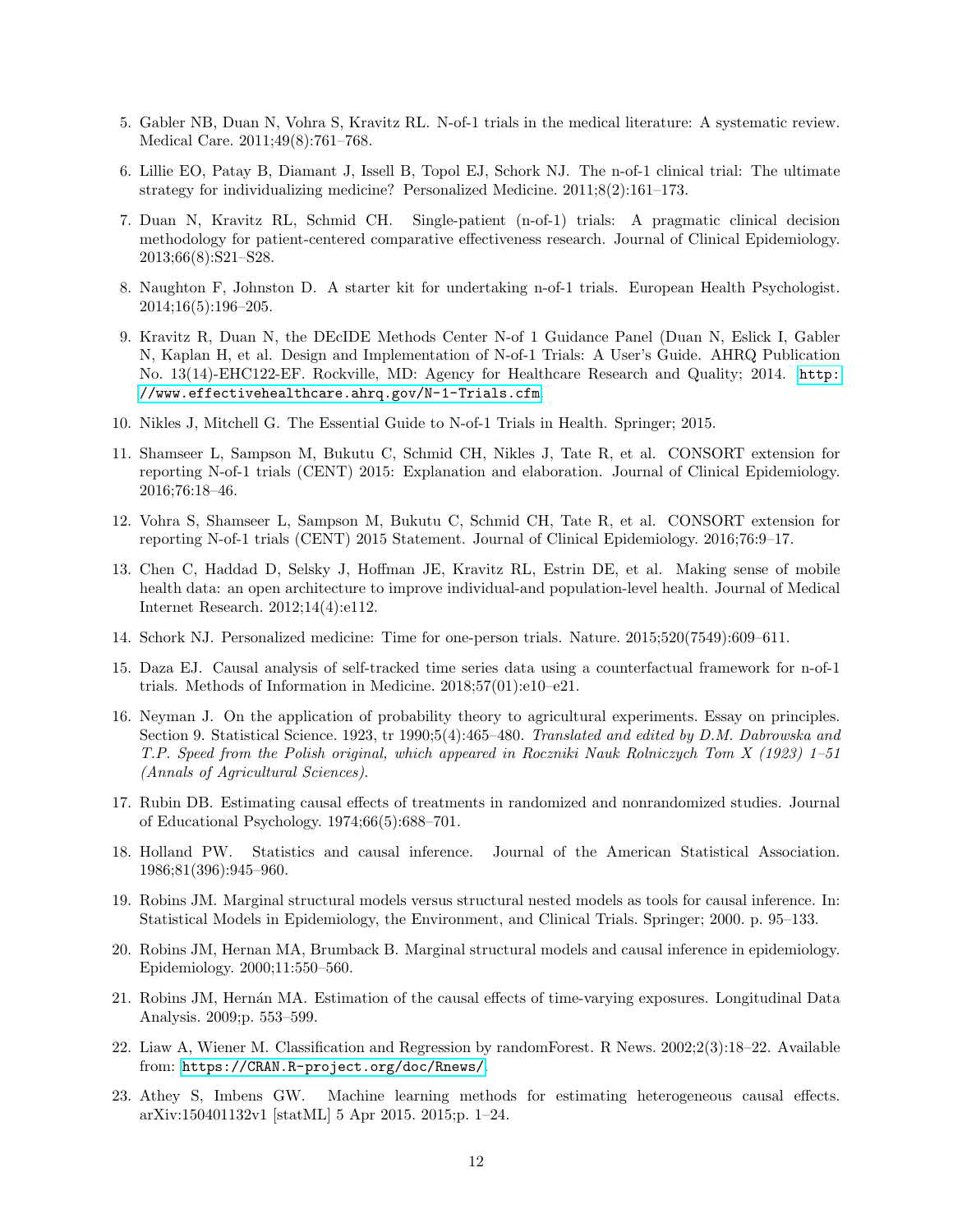- <span id="page-13-0"></span>24. Breiman L. Random forests. Machine learning. 2001;45(1):5–32.
- <span id="page-13-1"></span>25. Balandat M. New Tools for Econometric Analysis of High-Frequency Time Series Data-Application to Demand-Side Management in Electricity Markets. 2016;.
- <span id="page-13-2"></span>26. Hansen BB. The prognostic analogue of the propensity score. Biometrika. 2008;95(2):481–488.
- <span id="page-13-3"></span>27. Cheung Y, Qian M, Yoon S, Meli L, Diaz K, Schwartz J, et al. Are Nomothetic or Ideographic Approaches Superior in Predicting Daily Exercise Behaviors? Methods of Information in Medicine. 2017;56(6):452– 460.
- <span id="page-13-4"></span>28. Burg MM, Schwartz JE, Kronish IM, Diaz KM, Alcantara C, Duer-Hefele J, et al. Does Stress Result in You Exercising Less? Or Does Exercising Result in You Being Less Stressed? Or Is It Both? Testing the Bi-directional Stress-Exercise Association at the Group and Person (N of 1) Level. Annals of Behavioral Medicine. 2017;p. 1–11.
- <span id="page-13-5"></span>29. Pearl J. Causality. 2nd ed. Cambridge University Press, USA; 2009.
- <span id="page-13-6"></span>30. Robins J. A new approach to causal inference in mortality studies with a sustained exposure period application to control of the healthy worker survivor effect. Mathematical Modelling. 1986;7(9-12):1393– 1512.
- <span id="page-13-7"></span>31. Pearl J, Robins J. Probabilistic evaluation of sequential plans from causal models with hidden variables. In: Proceedings of the Eleventh Conference on Uncertainty in Artificial Intelligence. Morgan Kaufmann Publishers Inc.; 1995. p. 444–453.
- <span id="page-13-8"></span>32. Hernán MA, Robins JM. Estimating causal effects from epidemiological data. Journal of Epidemiology and Community Health. 2006;60(7):578–586.
- <span id="page-13-9"></span>33. Lunceford JK, Davidian M. Stratification and weighting via the propensity score in estimation of causal treatment effects: A comparative study. Statistics in Medicine. 2004;23(19):2937–2960.
- <span id="page-13-10"></span>34. Morgan SL, Winship C. Counterfactuals and Causal Inference. Cambridge University Press; 2014.
- <span id="page-13-11"></span>35. Rosenbaum PR, Rubin DB. The central role of the propensity score in observational studies for causal effects. Biometrika. 1983;70(1):41–55.
- <span id="page-13-12"></span>36. Arlot S, Celisse A, et al. A survey of cross-validation procedures for model selection. Statistics surveys. 2010;4:40–79.
- <span id="page-13-13"></span>37. Yang Y, et al. Consistency of cross validation for comparing regression procedures. The Annals of Statistics. 2007;35(6):2450–2473.
- <span id="page-13-14"></span>38. Killick R, Eckley IA. changepoint: An R Package for Changepoint Analysis. Journal of Statistical Software. 2014;58(3):1–19. Available from: <http://www.jstatsoft.org/v58/i03/>.
- <span id="page-13-15"></span>39. Friedman J, Hastie T, Tibshirani R. The elements of statistical learning. vol. 1. Springer series in statistics New York, NY, USA:; 2001.
- <span id="page-13-16"></span>40. Trinh L, Wilson R, Williams HM, Sum AJ, Naylor PJ. Physicians promoting physical activity using pedometers and community partnerships: a real world trial. British journal of sports medicine. 2012;46(4):284–290.
- <span id="page-13-17"></span>41. Naimark JS, Madar Z, Shahar DR. The impact of a Web-based app (eBalance) in promoting healthy lifestyles: Randomized controlled trial. Journal of Medical Internet Research. 2015;17(3).
- <span id="page-13-18"></span>42. Afshin A, Babalola D, Mclean M, Yu Z, Ma W, Chen CY, et al. Information technology and lifestyle: A systematic evaluation of internet and mobile interventions for improving diet, physical activity, obesity, tobacco, and alcohol use. Journal of the American Heart Association. 2016;5(9):e003058.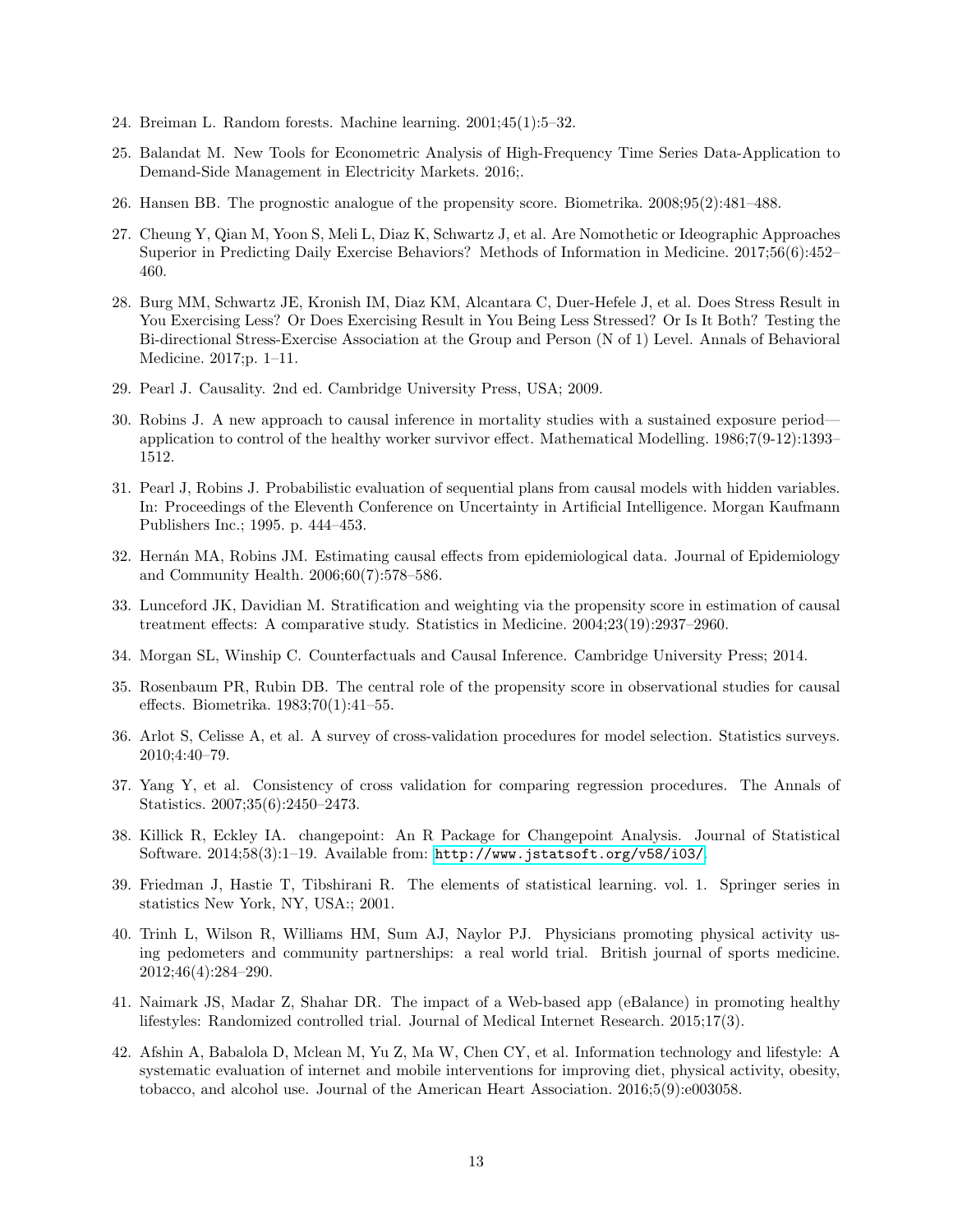- <span id="page-14-0"></span>43. Schoeppe S, Alley S, Van Lippevelde W, Bray NA, Williams SL, Duncan MJ, et al. Efficacy of interventions that use apps to improve diet, physical activity and sedentary behaviour: A systematic review. International Journal of Behavioral Nutrition and Physical Activity. 2016;13(1):127.
- <span id="page-14-1"></span>44. Killick R, Haynes K, Eckley IA. changepoint: An R package for changepoint analysis; 2016. R package version 2.2.2. Available from: <https://CRAN.R-project.org/package=changepoint>.
- <span id="page-14-2"></span>45. Rubin DB. Inference and missing data. Biometrika. 1976;63(3):581–592.
- <span id="page-14-3"></span>46. Little RJ, Rubin DB. Statistical Analysis with Missing Data. John Wiley & Sons; 2014.
- <span id="page-14-4"></span>47. Honaker J, King G, Blackwell M, et al. Amelia II: A program for missing data. Journal of statistical software. 2011;45(7):1–47.
- <span id="page-14-5"></span>48. Zucker D, Schmid C, McIntosh M, D'Agostino R, Selker H, Lau J. Combining single patient (N-of-1) trials to estimate population treatment effects and to evaluate individual patient responses to treatment. Journal of Clinical Epidemiology. 1997;50(4):401–410.
- <span id="page-14-6"></span>49. Zucker DR, Ruthazer R, Schmid CH. Individual (N-of-1) trials can be combined to give population comparative treatment effect estimates: methodologic considerations. Journal of clinical epidemiology. 2010;63(12):1312–1323.
- <span id="page-14-7"></span>50. Pearl J. Causal diagrams for empirical research. Biometrika. 1995;82(4):669–688.
- <span id="page-14-8"></span>51. VanderWeele TJ, Robins JM. Directed acyclic graphs, sufficient causes, and the properties of conditioning on a common effect. American Journal of Epidemiology. 2007;166(9):1096–1104.
- <span id="page-14-9"></span>52. van der Laan MJ, Malenica I. Robust Estimation of Data-Dependent Causal Effects based on Observing a Single Time-Series. arXiv preprint arXiv:180900734. 2018;.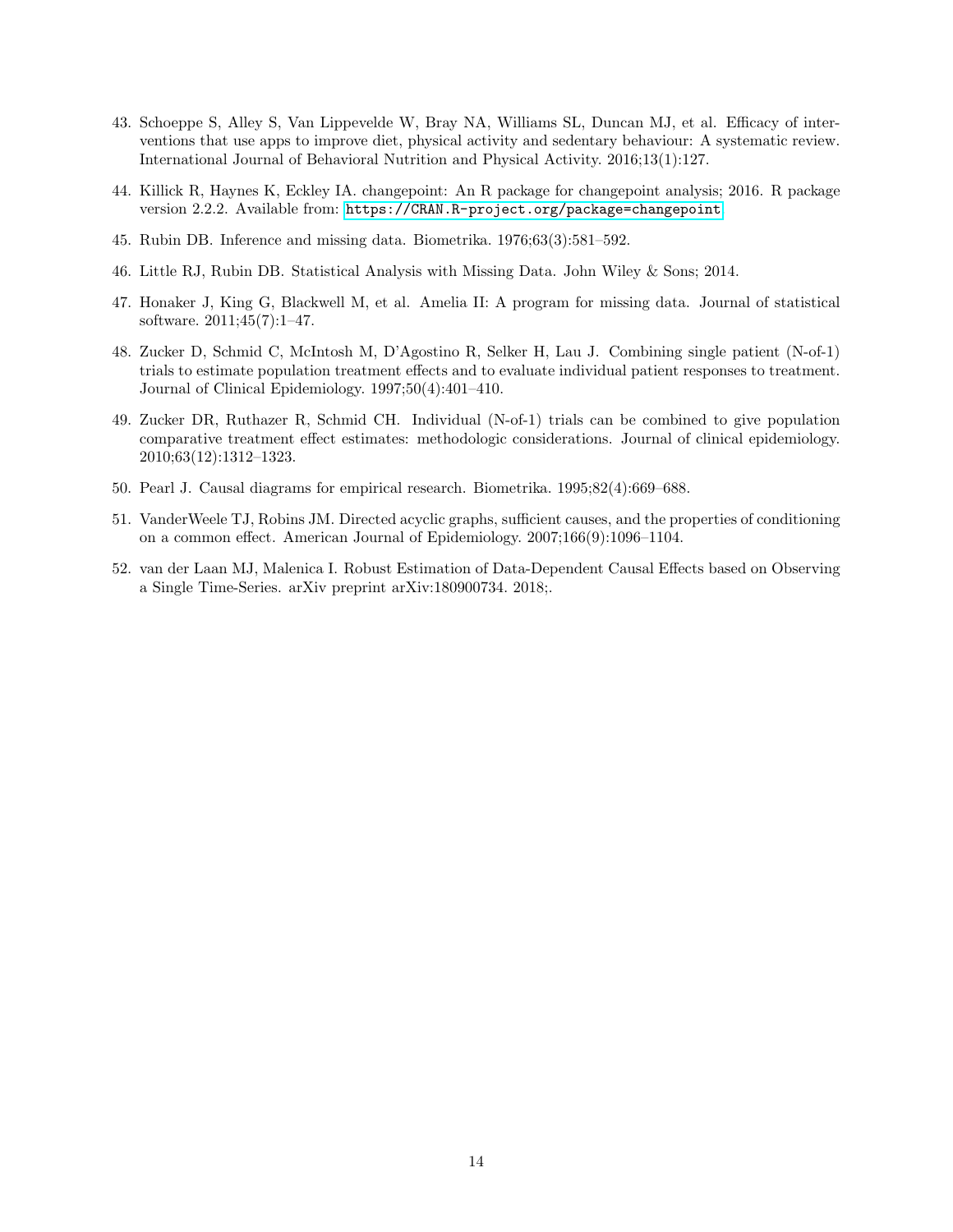

<span id="page-15-0"></span>Figure 1: Time series plot of observed outcomes (dots) and predicted potential outcomes (line). Black (gray) dots represent average centered body weight during periods of high (low) physical activity. Periods are separated by vertical gray lines.



<span id="page-15-1"></span>Figure 2: Pancit plot of observed outcomes (dots) and predicted potential outcomes (POs) (noodles). Black (gray) dots represent average centered body weight during periods of high (low) physical activity (PA). Teal (salmon) small noodles represent predicted POs under high (low) PA. Thinner/darker (wider/lighter) big noodles represent mean POs estimated correctly (naively).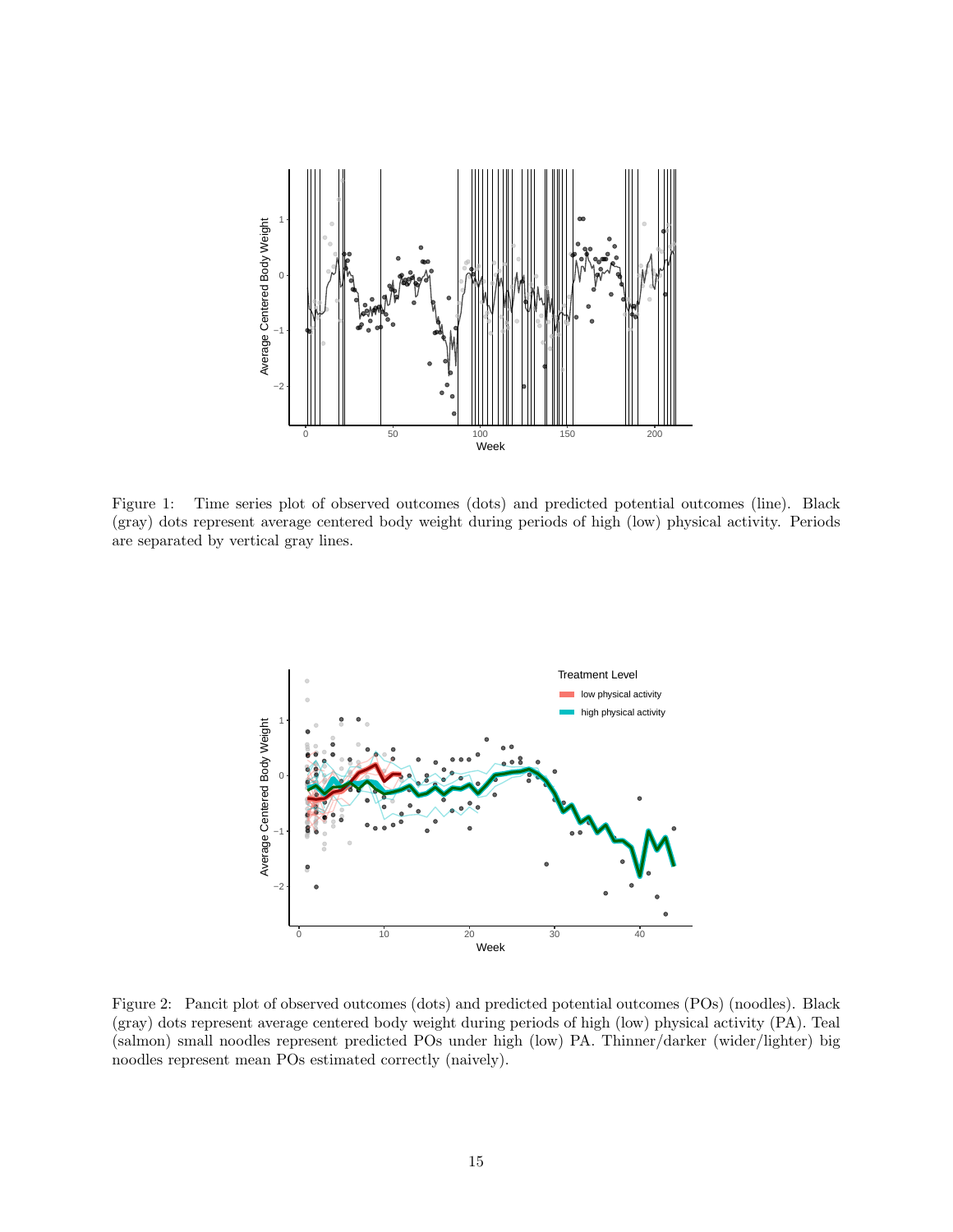

<span id="page-16-0"></span>Figure 3: Average period treatment effect of physical activity level on the difference in mean average centered body weight. The thinner/darker/black (wider/lighter/gray) bold noodle represents the APTE estimated correctly (naively).